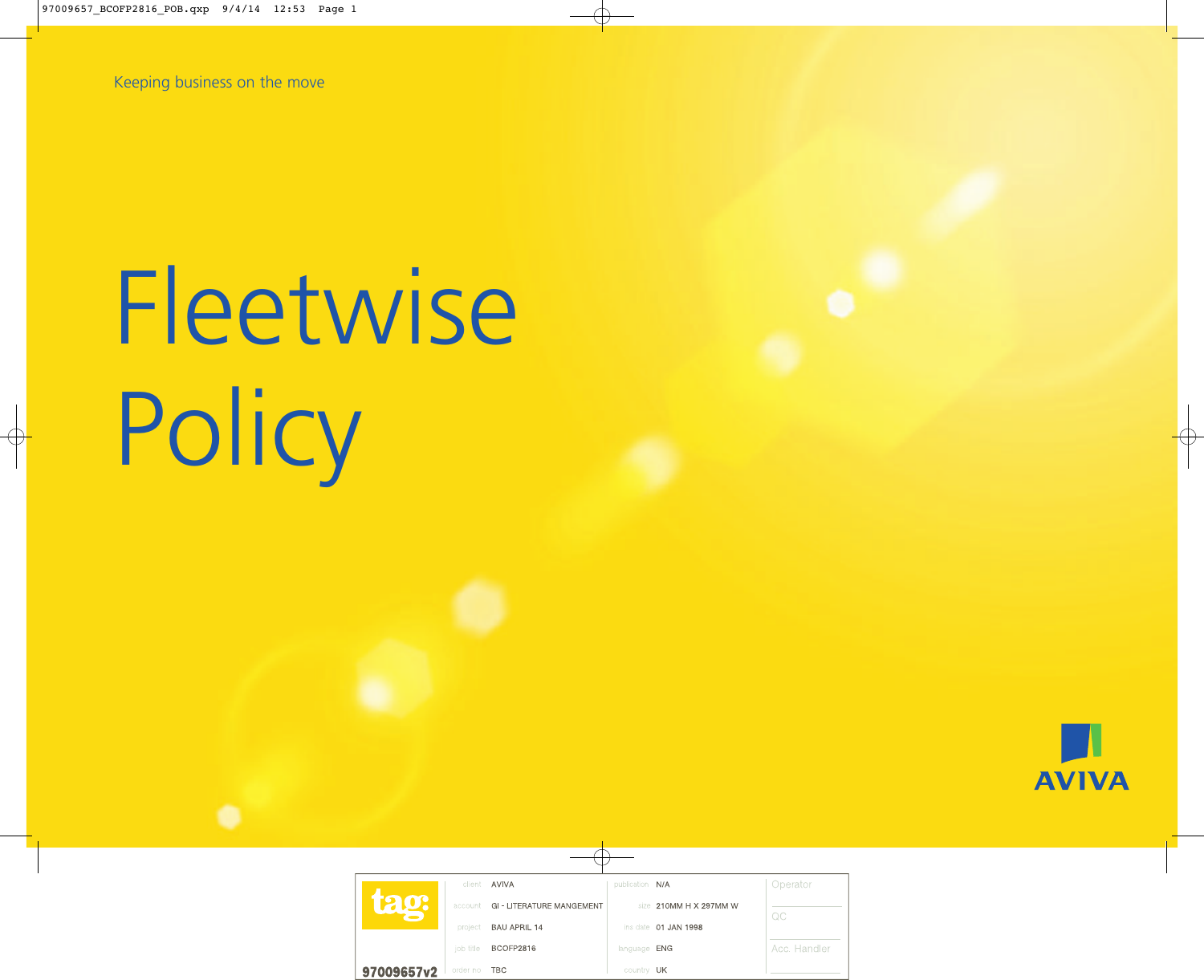# Thank you for choosing Aviva This policy sets out your full insurance details. If we can help in any way, just ask your insurance broker.

# Administration charge Choice of law Changes we need to know about Telephone call taping Definition of terms........................................................... 5 Your policy cover Section 1 ......................................................................... 7 Loss of or damage to your vehicle Repair authorisation New private car and goods-carrying vehicle replacement Courtesy Vehicle Exceptions Section 2 ......................................................................... 12 Your liability to third parties Liability of other persons driving or using your vehicle Indemnity to owner (leasing or hiring agreements) Indemnity to legal personal representatives Legal costs Cross liabilities Application of indemnity limits Exceptions Section 3 ......................................................................... 15

Indemnity to principals Exceptions

| Administration charge                                    | Medical expenses                                  |  |
|----------------------------------------------------------|---------------------------------------------------|--|
| Choice of law                                            |                                                   |  |
| Changes we need to know about                            |                                                   |  |
| Telephone call taping                                    | Personal belongings                               |  |
|                                                          | Exceptions                                        |  |
|                                                          | $\overline{5}$                                    |  |
|                                                          |                                                   |  |
| Your policy cover                                        | Trailers - attached and detached                  |  |
|                                                          | Attachments                                       |  |
| Loss of or damage to your vehicle                        | Exceptions                                        |  |
| Repair authorisation                                     |                                                   |  |
| New private car and goods-carrying vehicle replacement   |                                                   |  |
| Courtesy Vehicle                                         | Continental use/Compulsory insurance requirements |  |
| Exceptions                                               |                                                   |  |
|                                                          | Unauthorised use or driving                       |  |
| Your liability to third parties                          |                                                   |  |
| Liability of other persons driving or using your vehicle |                                                   |  |
| Indemnity to owner (leasing or hiring agreements)        | Unlicensed drivers                                |  |
| Indemnity to legal personal representatives              |                                                   |  |
| Legal costs                                              |                                                   |  |
| Cross liabilities                                        | Emergency treatment                               |  |
| Application of indemnity limits                          |                                                   |  |
| Exceptions                                               |                                                   |  |
|                                                          | Contingent liability                              |  |
|                                                          | Exceptions                                        |  |
| Indemnity to principals                                  |                                                   |  |
|                                                          |                                                   |  |

Passengers' and drivers' personal belongings (Coaches only) Exceptions

| Vehicles laid up and out of use<br>Exceptions                                   |    |
|---------------------------------------------------------------------------------|----|
| Replacement locks                                                               |    |
| Personal accident cover<br>Exceptions                                           |    |
| Child seat cover                                                                |    |
| Legal services and advice (Uninsured Loss Recovery)<br>Conditions<br>Exceptions | 18 |
|                                                                                 |    |
|                                                                                 |    |
|                                                                                 |    |
|                                                                                 |    |
| Exceptions                                                                      |    |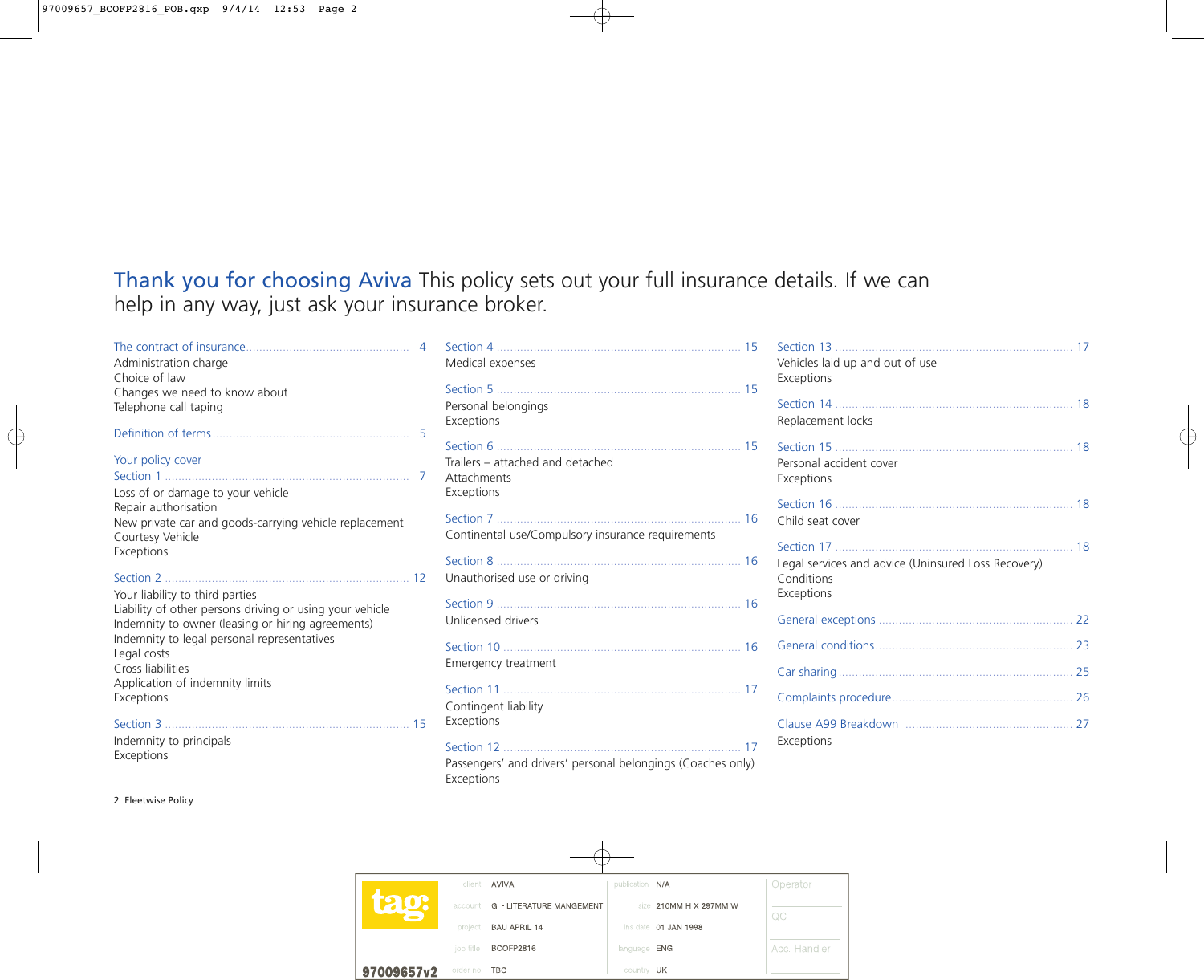# Welcome to Fleetwise – and Fleetline.

First things first – it's important that you keep this document in a safe place, and keep note of your policy number and the Fleetline number (0800 246 876) so we can help you as quickly as possible in the event of an emergency.

And if you have any questions about your Fleetwise cover, or would like it to cover even more, just get in touch with your insurance broker.

#### Fleetline – there to help 24/7, 365 days a year

If you need to make a claim, simply call Fleetline on 0800 246 876. Our national network of repairers provides repairs guaranteed for three years.

#### Making a claim

If one of your fleet drivers is involved in an accident or needs to make a claim, just one call to Fleetline will help get your business back on the road as quickly and as easily as possible. And you'll have a dedicated Personal Incident Manager to handle your claim from beginning to end, hassle-free and form-free. They'll keep you up to date on its progress too.

They'll first need to confirm that the incident is covered by your policy, and let you know of any excess you'll need to pay. And then our expert claims department will get to work getting your business back on track. If the vehicle can't be driven, your Personal Incident Manager will also help by:

- arranging for vehicle recovery to an approved repairer; and
- getting in touch with anyone who needs to know that you've been involved in an accident.

#### Breakdown Assistance

If your Fleetwise policy includes Breakdown Assistance, you can call Fleetline if you break down and they'll arrange for RAC to get you back on the road.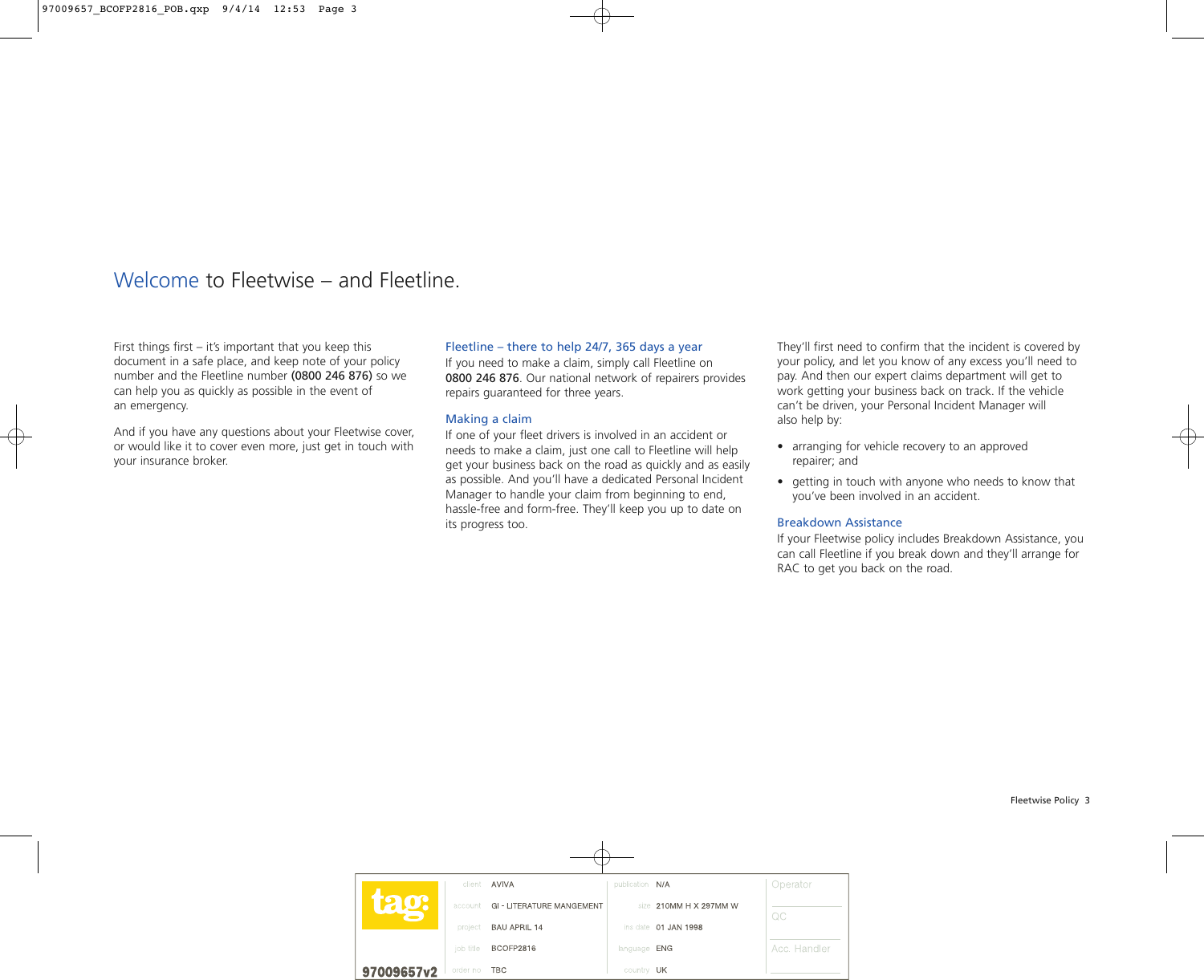# The contract of insurance

This policy is a contract of insurance between you, the policyholder, and us, Aviva. This policy, the application or any statement of facts, any clauses endorsed on the policy, the schedule and the certificate of motor insurance form the contract of insurance between you and us.

In return for you paying your premium, we will provide the cover shown in the schedule for any accident, bodily injury, loss or damage that happens within the territorial limits during the period of insurance.

#### Administration charge

If you need to make any change to your policy, we reserve the right to apply an administration charge of up to £20 (subject to Insurance Premium Tax where applicable) for any adjustments you make to your policy.

#### Choice of law

The appropriate law as set out below will apply unless you and the insurer agree otherwise.

1. The law applying in that part of the UK, the Channel Islands or the Isle of Man in which you normally live or (if applicable) the first named policyholder normally lives; or

- 2. In the case of a business, that law applying in that part of the UK, the Channel Islands or the Isle of Man where it has its principal place of business; or
- 3. Should neither of the above apply, the law of England and Wales will apply.

#### Changes we need to know about

Please tell your insurance broker immediately about:

- any changes to your circumstances which may affect this insurance; or
- any other material facts for example, a change to the people to be insured, motoring convictions of any of the people to be insured, a change of vehicle or a change in the way that the vehicle is used.

#### Telephone call taping

For our joint protection, telephone calls may be recorded and/or monitored.

#### Customers with disabilities

This policy and other associated documentation is also available in large print, audio and Braille. If you require any of these formats please contact your usual insurance adviser.

#### Use of Language

Unless otherwise agreed, the contractual terms and conditions and other information relating to this contract will be English.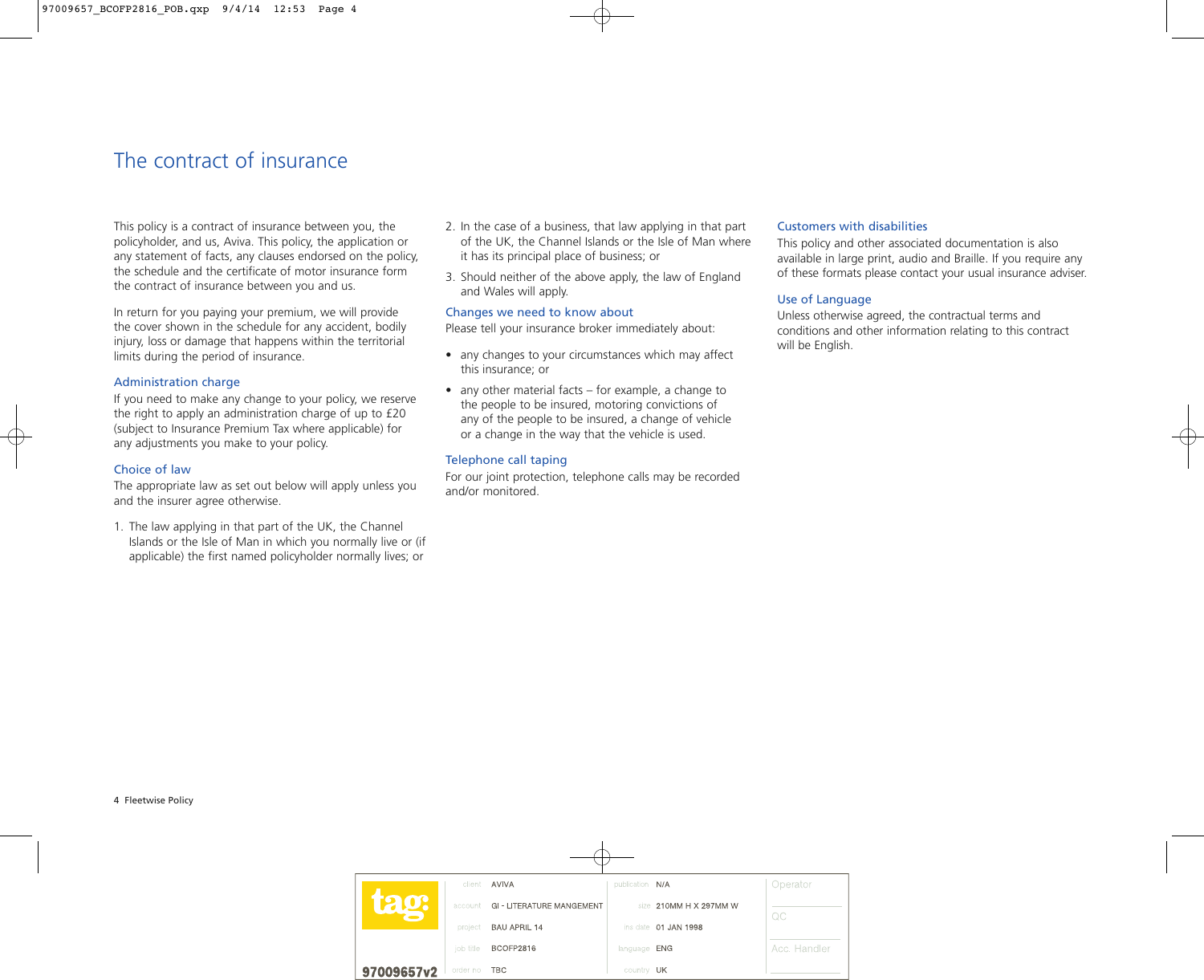# Definition of terms

To save lengthy repetition, wherever the following words or phrases occur in this policy they will have the meaning set out below. A particular word or phrase, which is not defined, will have its ordinary meaning.

#### Accessories

Parts of your vehicle which are not directly related to how it works as a vehicle. This includes spare parts, audio equipment, multi-media equipment, communication equipment, personal computers, satellite navigation and radar detection systems, providing they are permanently fitted to your vehicle and have no independent power source.

#### Attachments

Any item of equipment which can be added to a special types vehicle.

#### Certificate of Motor Insurance

The current document that proves you have the motor insurance required by the Road Traffic Act to use your vehicle on a road or other public place. It shows who can drive your vehicle and what you can use it for.

It does not show the cover you have.

#### Clause

An additional or alternative wording which, when applied to your policy, changes its terms. Those clauses applicable are identified in your schedule.

#### **Excess**

The amount, or amounts, shown in your policy, schedule or clause, which we deduct from each and every claim for loss of or damage to your vehicle or other property insured.

The amount applies to each individual vehicle.

#### Fire

Fire, self-ignition, lightning and explosion.

#### Green Card

A document required by certain non-EU countries to provide proof that you have the minimum compulsory insurance cover required by law to drive in that country.

#### Ignition keys

Any key, device or code used by you to secure, gain access to, and enable your vehicle to be started and driven.

#### The insured/Insured person/You/Policyholder

The person, persons, company or companies described as the insured in the schedule.

#### The insurer/We/Us/Company

Aviva Insurance Limited.

#### Market value

The cost of replacing your vehicle with one of the same make, model, specification and condition.

#### Period of insurance

The period of time covered by this policy as shown in the schedule and any further period for which we agree to insure you.

#### Personal belongings

Personal property within your vehicle including portable audio equipment, multi-media equipment, communication equipment, personal computers, satellite navigation and radar detection systems not permanently fitted to your vehicle.

#### **Principal**

Any person who employs you to act in his or her place or on his or her behalf.

#### RAC

RAC Motoring Services, RAC House, Brockhurst Crescent, Walsall WS5 4AW.

#### Road Traffic Acts

Any Acts, Laws or Regulations which govern the driving or use of any motor vehicle in Great Britain, Northern Ireland, the Isle of Man and the Channel Islands.

#### Schedule

The document which gives details of the cover you have.

#### Territorial Limits

Great Britain, Northern Ireland, the Isle of Man, the Channel Islands, the Republic of Ireland, Andorra, Austria, Belgium, Bulgaria, Croatia, Cyprus, the Czech Republic, Denmark, Estonia, Finland, France (including Monaco), Germany, Gibraltar, Greece, Hungary, Iceland, Italy (including San Marino and the Vatican City), Latvia, Lithuania, Luxembourg, Malta, the Netherlands, Norway, Poland, Portugal, Romania, Slovakia, Slovenia, Spain, Sweden, and Switzerland (including Liechtenstein).

#### **Terrorism**

- 1. Any act or acts including but not limited to:
	- a. the use or threat of force and/or violence;

and/or

b. harm or damage to life or to property (or the threat of such harm or damage) including but not limited to harm or damage by nuclear and/or chemical and/or biological and/or radiological means

caused or occasioned by any person(s) or group(s) of persons or so claimed in whole or in part for political, religious, ideological or similar purposes.

2. Any action taken in controlling, preventing, suppressing or in any way relating to 1. above.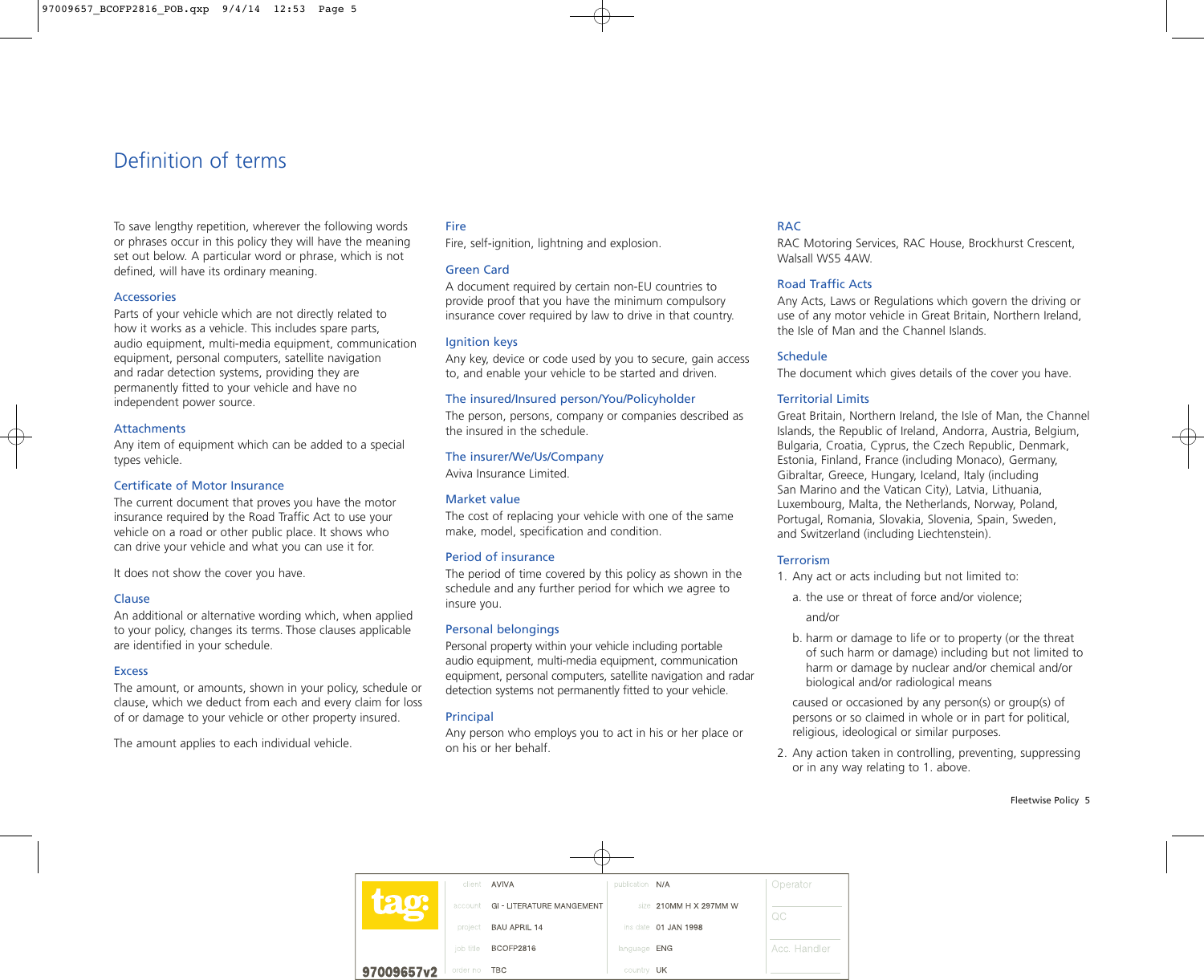#### Theft

Theft, attempted theft or taking your vehicle without your consent.

#### **Trailer**

Any drawbar trailer, semi-trailer or articulated trailer.

Where your vehicle is an agricultural vehicle the term trailer includes any agricultural or forestry implement or machine.

#### Your vehicle

Any motor vehicle:

- a. registered in Great Britain, Northern Ireland, the Channel Islands or the Isle of Man and described in the schedule or any other motor vehicles for which details have been supplied to us and a certificate of motor insurance has been delivered to you and remains effective; or
- b. described in the schedule of vehicles headed 'Vehicles laid up and out of use' and for which policy cover codes D or E only apply; or
- c. not belonging to you nor hired, leased or lent to you which is causing an obstruction or otherwise preventing the operation of your business and which is being moved to facilitate the passage of a vehicle; or
- d. any motor car or goods-carrying vehicle loaned to you, or a permitted driver shown on your certificate of motor insurance, by a supplier we have nominated following a claim under the policy, which is a motor car or goodscarrying vehicle.

Specific definitions of 'your vehicle' appearing in this policy are set out opposite.

#### Agricultural Vehicle

Any type of tractor or mechanically propelled implement including any other vehicle used solely for agricultural or forestry purposes where a Road Fund licence is not required or which is used under a licence with exemption from duty under Section 5 (Schedule 2) of the Vehicle Excise and Registration Act 1994 which appears in the schedule of vehicle types as Agricultural Vehicle.

#### Goods-carrying Vehicle

Any motor vehicle manufactured or adapted for the carriage of goods (other than an Agricultural Vehicle) which appears in the schedule of vehicle types as Goodscarrying Vehicle.

## Hire Cars

Any passenger-carrying motor vehicle (excluding London Taxis) authorised to carry less than17 passengers and used for the carriage of passengers for hire or reward which appears in the schedule of vehicle types as Hire Car.

#### London Taxi

A passenger-carrying motor vehicle constructed as such, used in the Metropolitan Police Districts, and licensed by the Commissioner of Police of the Metropolis in accordance with the Metropolitan Public Carriage Act 1869 and the London Cab and Stage Carriage Act 1907, which appears in the schedule of vehicle types as London Taxi.

## Motor Coach

Any passenger-carrying motor vehicle authorised to carry 17 passengers or more, standing or seated, which appears in the schedule of vehicle types as Motor Coach.

# Motor Cycle

Any mechanically propelled two-wheeled vehicle with or without a sidecar or trailer attached which appears in the

schedule of vehicle types as Motor Cycle. (A three-wheeled vehicle having two wheels on one axle where the centres of the points of contact of such wheels and the road are less than 46 centimetres apart shall be classed as a Motor Cycle.)

## Motor Trade Plate

Any vehicle which is carrying in the manner prescribed by law a trade plate which appears in the schedule of vehicle types as Motor Trade Plate.

## Private Car

Any passenger-carrying motor vehicle with not more than 17 seats (including the driver) and not used for hire or reward which appears in the schedule of vehicle types as Private Car.

# Special Types Vehicle

Any motor vehicle manufactured or adapted to operate primarily as a tool and not designed for the carriage of goods or passengers which appears in the schedule of vehicle types as Special Types Vehicle.

# Private Hire

Use of a passenger-carrying vehicle for the carriage of passengers for hire or reward other than under a Hackney Carriage licence. Note: Plying for hire in the street or operating from taxi ranks without the requisite Hackney Carriage licence is not permitted by law. It is legal for Private Hire operators to use two-way radios, radio telephones and the like to direct vehicles to customers.

## Public Hire

Full taxi use under a Hackney Carriage licence. Vehicles which ply for hire in the street or operate from a central stand are included. Two-way radios, radio telephones and the like may be used.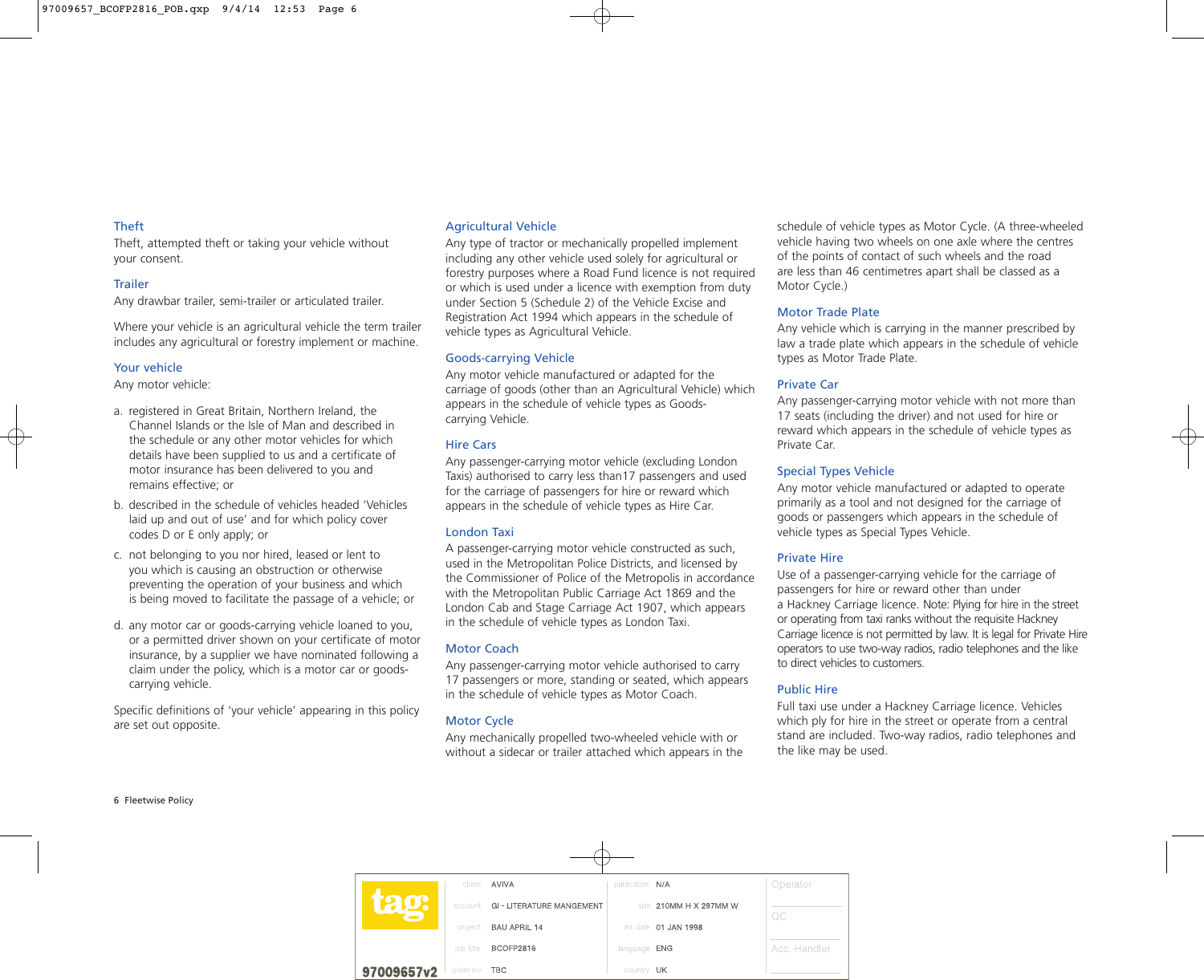# Your policy cover Check here to see what you're covered against.

| $Code*$        | <b>Type of cover</b>             | Sections which apply                                                                                                                    |
|----------------|----------------------------------|-----------------------------------------------------------------------------------------------------------------------------------------|
| $\overline{A}$ | Comprehensive                    | Sections 1 to 12 and 14 to 17                                                                                                           |
| B              | Third Party Fire and Theft       | Sections 1 and 16 operate only in respect of loss<br>or damage caused directly by fire or by theft<br>Sections 2, 3, 6 to 12, 14 and 17 |
|                | Third Party Only                 | Sections 2, 3, 6 to 12 and 17                                                                                                           |
| D              | Fire Theft and Accidental Damage | Section 13                                                                                                                              |
| E              | Fire and Theft Only              | Section 13 subsection 1                                                                                                                 |

\*See code indicated in the schedule.

#### Section 1 Loss of or damage to your vehicle

If your vehicle is lost, stolen or damaged, we will at our option:

- pay for your vehicle to be repaired; or
- replace your vehicle; or
- pay the amount of the loss or damage in cash.

We may decide to use suitable parts or accessories not supplied by the original manufacturer.

The same cover also applies to accessories and spare parts relating to your vehicle while these are in or on your vehicle (or while in your private garage if your vehicle is a private car).

If we know that you are still paying for your vehicle under a hire purchase, leasing or contract hire agreement, we will pay any claim to the owner described in that agreement. Our liability under this policy will then end.

The maximum amount we will pay will be the market value of your vehicle immediately prior to the loss or damage.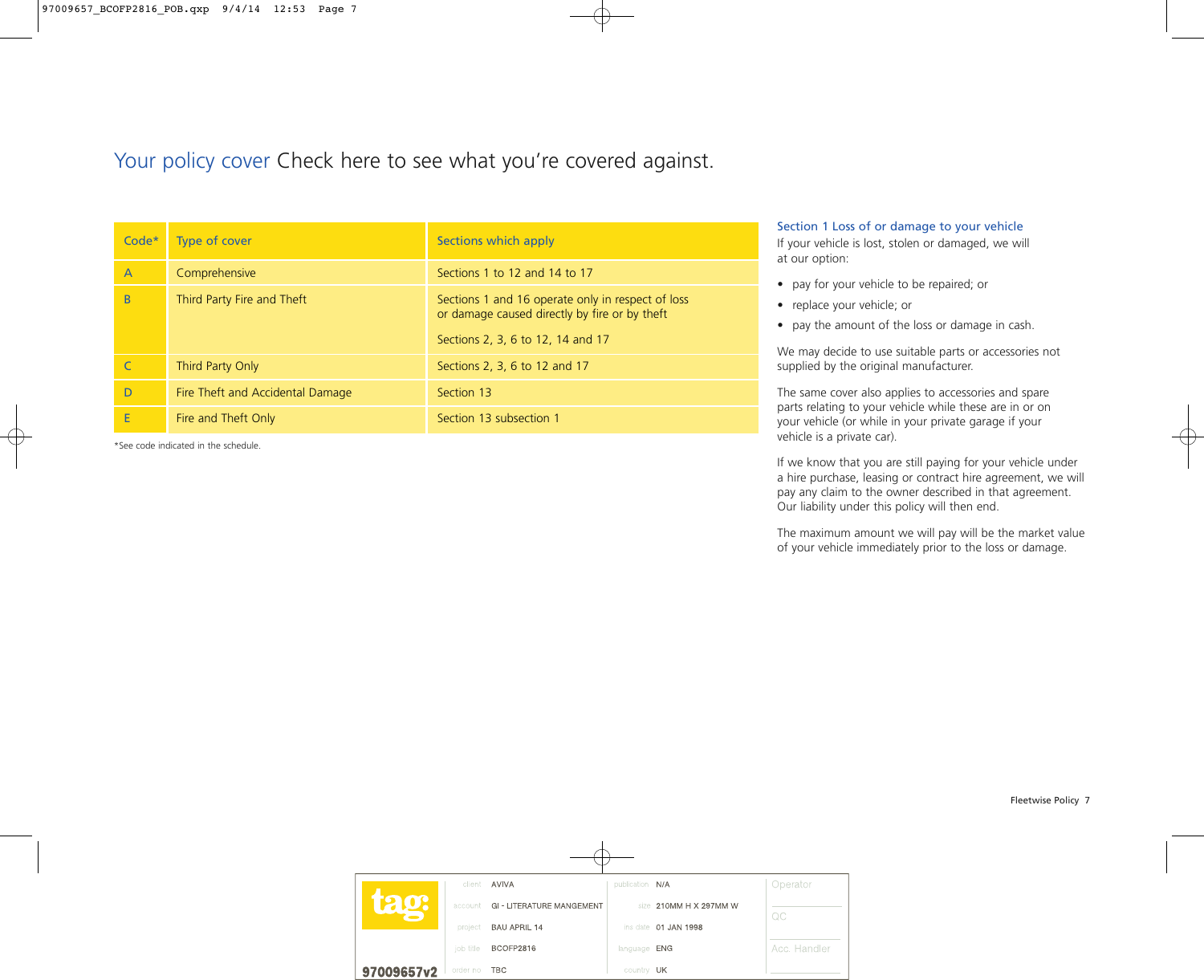#### Repair authorisation

You may authorise reasonable and necessary repairs without first obtaining our consent provided that a detailed estimate of the cost of repairs is sent to us as soon as possible.

#### Accident recovery

In Great Britain, Northern Ireland, the Channel Islands and the Isle of Man we can arrange for the protection and removal of your vehicle to the nearest repairers. In the event of an accident ring Fleetline on 0800 246 876 and we will arrange for the following at no additional cost.

- Someone to come out and help. If your vehicle cannot be made roadworthy immediately it will be taken to our nearest approved repairer.
- Your vehicle can be taken to a repairer of your choice if this is nearer, but this may lead to delays in arranging the repairs to your vehicle.
- The rescue service also applies when an accident occurs in the Republic of Ireland – ring 1800 535 005.
- The onward transmission of any messages on your behalf.
- Delivering the vehicle back to your address in Great Britain, Northern Ireland, the Channel Islands and the Isle of Man after the repairs have been carried out.

In providing accident recovery assistance we will use our reasonable care and skill when providing the service. We can, however, cancel services or refuse to provide them if, in our opinion, the demands made are excessive, unreasonable or impractical.

#### New private car and goods-carrying vehicle replacement

Where your vehicle is a private car or goods-carrying vehicle we will replace your vehicle with a new vehicle of the same make and specification (subject to availability) if within twelve months of purchase new by you (or within twelve months of registration if subject to a leasing or contract hire agreement) of a private car or within six months of purchase new by you (or within six months of registration if subject to a leasing or contract hire agreement) of a goods-carrying vehicle:

- any repair cost or damage covered by the policy exceeds 50% of the United Kingdom list price of your vehicle (including vehicle taxes) at the time of its purchase; or
- your vehicle is stolen and not recovered.

We will only replace your vehicle if:

- you own the vehicle or you bought it under a hire purchase agreement or you leased or hired the vehicle under any type of leasing or contract hire agreement; or
- any interested hire purchase, leasing or contract hire company agrees; or
- you are the first registered owner of your vehicle unless it is subject to a leasing or contract hire agreement with you.

New private car and goods-carrying vehicle replacement does not apply to trailers.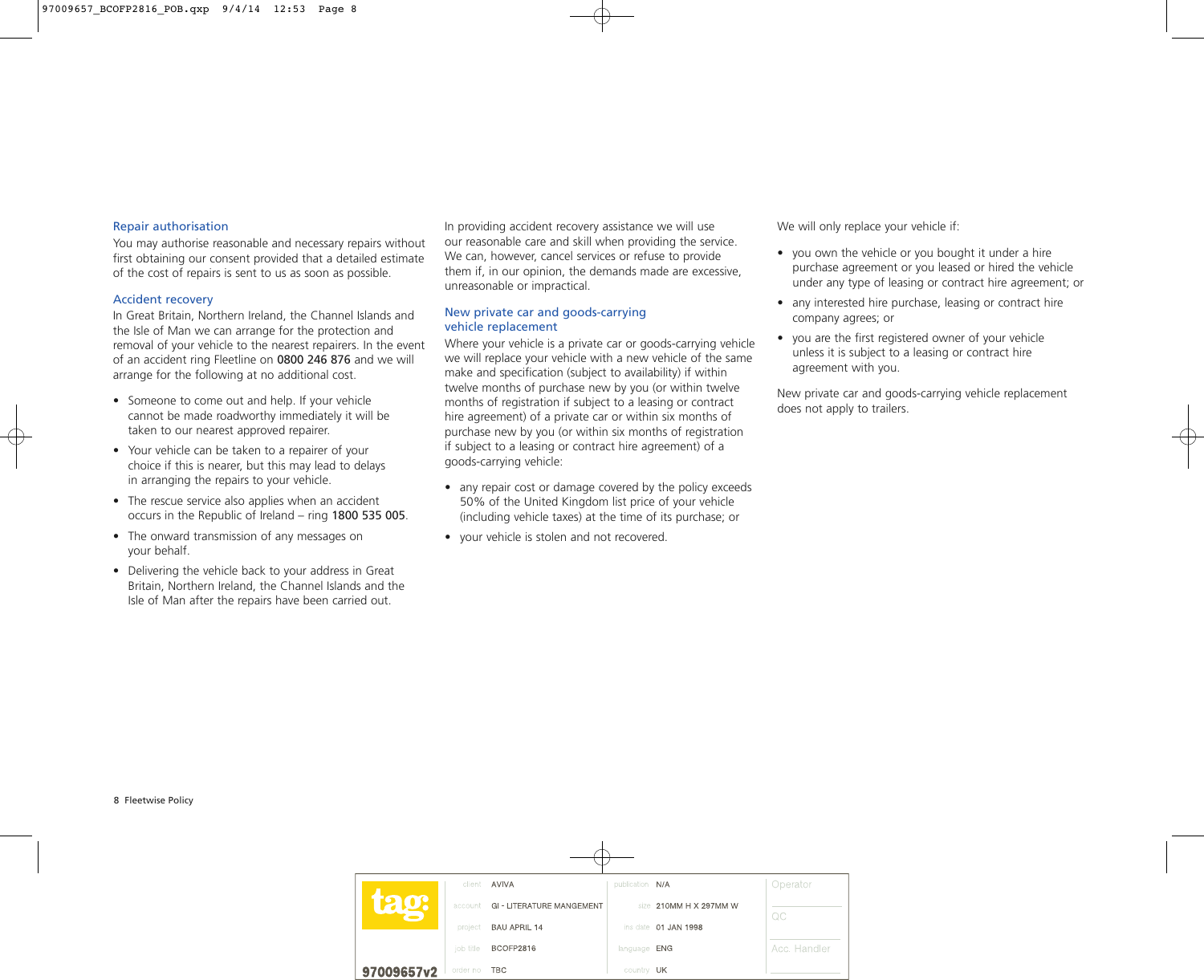# Courtesy Vehicle

#### Standard courtesy car cover

Where your vehicle is a Private Car (not being a minibus) or a Goods-Carrying Vehicle (up to 7.5 tonnes GVW) and cover is either Comprehensive or Third Party Fire and Theft, following damage to the vehicle we will provide a courtesy car or, at your request, a courtesy van (up to 3.5 tonnes GVW) for the duration that your vehicle is being repaired by an Aviva approved repairer. Use of the courtesy vehicle for business and social, domestic and pleasure purposes is permitted.

Courtesy vehicles are supplied to reduce your inconvenience and where possible ensure you remain mobile throughout the duration of your claim. It is not intended to be an exact replacement for your own vehicle. All courtesy vehicles will have comprehensive cover under your existing policy for the period of the loan, regardless of what level of cover you have requested for your car or goods-carrying vehicle.

Please note that a courtesy vehicle cannot be provided until your claim has been accepted and cover has been confirmed.

The table overleaf tells you what type of courtesy vehicle you will receive according to your policy cover and situation.

This should be read in conjunction with the important information.

## Important information

- A standard courtesy car is a Class A vehicle which is a small hatchback car.
- A standard courtesy van is a Class V1 vehicle which is a car derived van or small van.
- If your vehicle is immobile or unroadworthy we aim to provide a courtesy or hire car within one working day (however, if an incident occurs during a weekend, public holiday or Bank Holiday it may not be possible to provide a courtesy car until the following working day).
- In order to avoid undue delays, please advise us during the early stages of your claim if an automatic transmission courtesy car is required. Automatic courtesy cars can be supplied, providing the car being repaired is an automatic.

## Discounted car hire or van hire option through Aviva

When contacting Fleetline, following damage to your private car (not being a minibus) or a goods-carrying vehicle (up to 7.5 tonnes GVW), you will be given the option of upgrading from the Class A courtesy car subject to a hire fee being payable by you. If you decide to upgrade your courtesy car from a Class A car, you will be entitled to either:

- a Class E car, if your vehicle is a private car (not being a minibus); or
- a Class V2 van, if your vehicle is a goods-carrying vehicle (up to 7.5 tonnes GVW)

for the same cover and duration as those stipulated in the table overleaf.

You may use the Class V2 van for business purposes in addition to social, domestic and pleasure purposes.

All cars or vans will have comprehensive cover under your existing policy for the period of the hire, regardless of what level of cover you have requested for your car or goods-carrying vehicle.

#### Conditions applying to courtesy car and car hire and van hire covers

- 1. You will be responsible for:
	- the cost of fuel used:
	- collection and delivery charges (if they apply);
	- any charges for fitting accessories; and
	- any excess which would have applied to your vehicle which is temporarily replaced.
- 2. If your policy includes Breakdown Assistance, it will not apply to this part of the policy.

## Returning replacement vehicles

The replacement vehicle will be supplied on the condition that you will return it to the depot which supplied it unless alternative arrangements have been made with the supplier.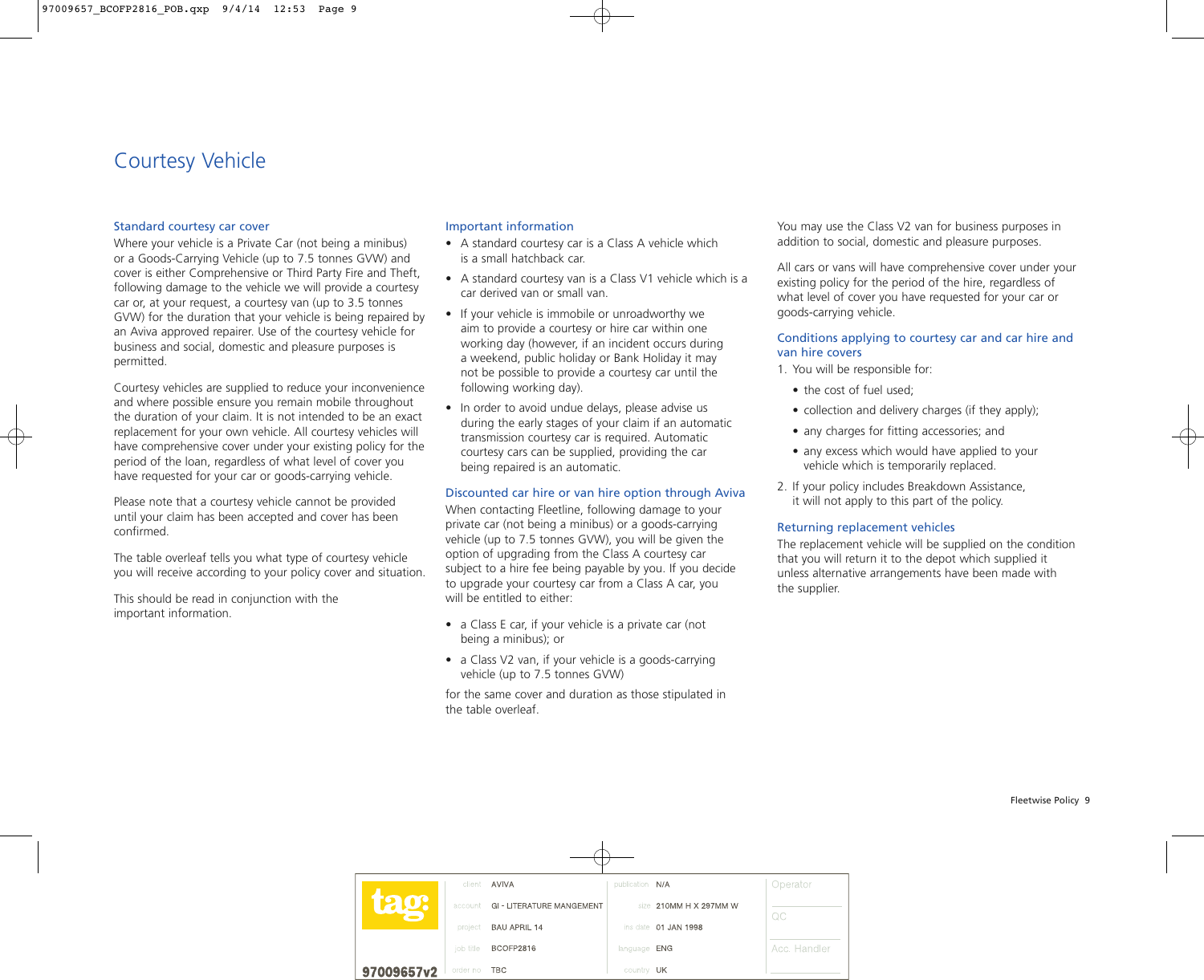| What cover do I have?                                                             | What is my situation?                                                                                                                                                                                                                                                                                                                                                                                                            | What am I entitled to?                                                                                                                                                                                                                                                                                                                                                                                                                                                                                                                                                               |
|-----------------------------------------------------------------------------------|----------------------------------------------------------------------------------------------------------------------------------------------------------------------------------------------------------------------------------------------------------------------------------------------------------------------------------------------------------------------------------------------------------------------------------|--------------------------------------------------------------------------------------------------------------------------------------------------------------------------------------------------------------------------------------------------------------------------------------------------------------------------------------------------------------------------------------------------------------------------------------------------------------------------------------------------------------------------------------------------------------------------------------|
| <b>Standard courtesy</b><br>car on Comprehensive<br><b>policies</b>               | 1. My car/goods-carrying vehicle up to 7.5 tonnes GVW is being<br>repaired by an Aviva approved repairer.<br>2. My car/goods-carrying vehicle up to 7.5 tonnes GVW is being<br>repaired by a repairer of my choice.<br>3. My car/goods-carrying vehicle up to 7.5 tonnes GVW cannot<br>be repaired or has been stolen and is not recovered.<br>4. My car is a 'grey' import and needs to be repaired.                            | 1. The approved repairer will provide you with a Class A courtesy<br>car or Class V1 courtesy van for the duration of repairs.<br>2. No courtesy car will be provided if an approved repairer is not used.<br>3. Your claims handler will arrange for a Class A hire car or Class V1<br>courtesy van for up to 14 days, or up until a settlement offer has been<br>agreed (whichever is earlier).<br>4. If your car is a 'grey' import (whether you are aware of this or not)<br>we will provide you with a Class A courtesy car or Class V1 courtesy van<br>for up to 14 days only. |
| <b>Standard courtesy</b><br>car on Third Party,<br><b>Fire and Theft policies</b> | 5. My car/goods-carrying vehicle up to 7.5 tonnes GVW has<br>been stolen and is not recovered or has been set on fire and<br>is not repairable.<br>6. My car/goods-carrying vehicle up to 7.5 tonnes GVW<br>is being repaired by an Aviva approved repairer following<br>a fire or theft.<br>7. My car/goods-carrying vehicle up to 7.5 tonnes GVW<br>is being repaired by a repairer of my choice following<br>a fire or theft. | 5. Your claims handler will arrange for a Class A hire car, or Class V1<br>courtesy van for up to 14 days, or up until a settlement offer has been<br>agreed (whichever is earlier).<br>6. The approved repairer will provide you with a Class A courtesy<br>car or Class V1 courtesy van for the duration of repairs.<br>7. No courtesy car will be provided if an approved repairer<br>is not used.                                                                                                                                                                                |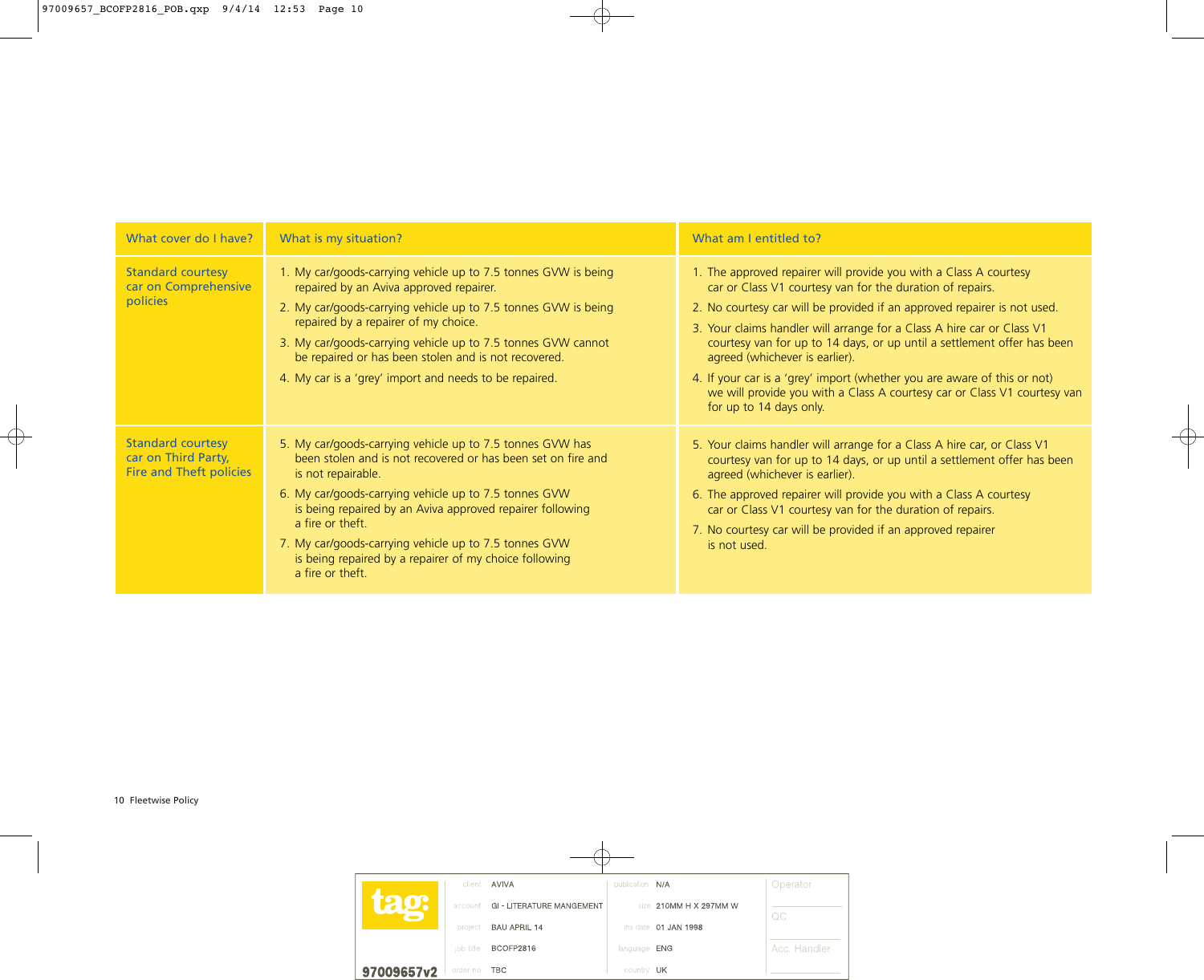# Exceptions to Section 1 We will not pay for:

1. the first part of any claim (other than glass claims) as indicated below if your vehicle (including its accessories and spare parts) is lost, stolen or damaged:

the person driving your vehicle is:

- a. aged 20 years or under excess £300;
- b.aged 21 to 24 years excess £200;
- c. aged 25 years or over but has not held a full licence for 12 months to drive your vehicle – excess £200;
- 2. the first £75 of any claim for loss of or damage to the glass in your vehicle's windscreen, sunroof or windows or for any scratching of bodywork resulting solely and directly from the breakage;

the excess for glass:

- will not apply when the glass is repaired rather than replaced; and
- overrides any other general excess that would otherwise apply to glass claims;
- 3. the first part of any claim (other than glass claims) as indicated below if your vehicle (including its accessories and spare parts) is lost, stolen or damaged where your vehicle is being used in any country other than Great Britain, Northern Ireland, the Republic of Ireland, the Isle of Man or the Channel Islands. The following excesses apply in addition to those shown in 1. above and any other voluntary or compulsory excess that may apply.
	- a. Goods-carrying vehicle:
		- not exceeding 3.5 tonnes gross vehicle weight – excess £100;
		- exceeding 3.5 tonnes gross vehicle weight but not exceeding 12 tonnes gross vehicle weight – excess £200;
		- exceeding 12 tonnes gross vehicle weight – excess £300;
	- b. Motor coaches excess £400;
- 4. loss or damage (other than by fire or theft) where your vehicle is a mobile or self-propelled crane, if such loss or damage to your vehicle results from overturning arising in connection with the operation as a tool of your vehicle or of plant forming part of it or attached to it;
- 5. loss of use, depreciation, wear and tear;
- 6. mechanical, electrical or electronic failure, breakdown or breakage;
- 7. computer and equipment failure or malfunction;
- 8. damage to tyres caused by braking or by punctures, cuts or bursts;
- 9. loss or damage directly arising from pressure waves caused by aircraft or other aerial devices travelling at sonic or supersonic speed;
- 10. loss of value following repair;
- 11. loss or damage arising from theft while the ignition keys of your vehicle have been left in or on your vehicle;
- 12. loss or damage arising during or in consequence of riot or civil commotion occurring:
	- a. in Northern Ireland;
	- b. outside of the territorial limits;
- 13. loss or damage arising from confiscation or requisition or destruction by or under order of any Government or Public or Local Authority.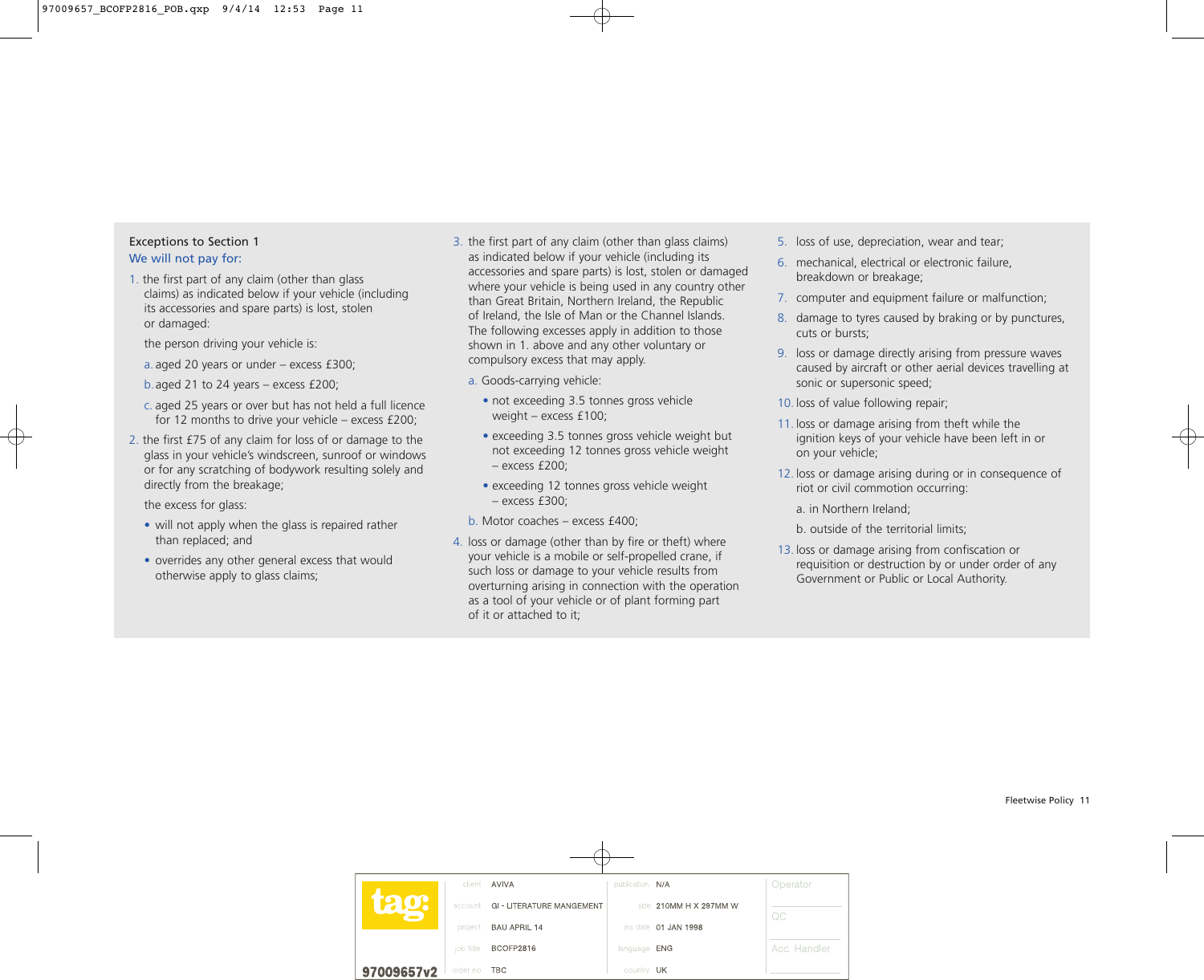#### Section 2 Your liability to third parties

We will indemnify you in respect of compensation you are legally liable to pay and all other costs and expenses incurred with our written consent arising from:

- a. death or bodily injury to third parties, for an unlimited amount;
- b. damage to third party property up to a maximum of:
	- i. £20,000,000 (excluding claimant's costs and expenses and any other costs and expenses) where your vehicle is a private car or motorcycle;
	- ii. £5,000,000 (excluding claimant's costs and expenses and any other costs and expenses) in respect of all other vehicles;
	- iii.£5,000,000 for claimant's costs and expenses and any other costs and expenses in relation to damage to third party property.

This section only operates where such death, bodily injury or damage arises out of an accident caused by or in connection with:

- your vehicle including its loading and unloading; or
- any trailer while it is being towed by your vehicle.

In respect of terrorism where we are liable under the Road Traffic Acts the maximum amount that we will pay for damage to property as a result of any accident or accidents caused by a vehicle or vehicles driven or used by you or any other person and for which cover is provided under this section will be:

- i. £5,000,000 in respect of all claims consequent on one originating cause; or
- ii. such greater sum as may in the circumstances be required by the Road Traffic Acts.

#### Liability of other persons driving or using your vehicle

On the same basis that we indemnify you under this section we will also indemnify the following persons:

- any person you give permission to drive your vehicle provided that your certificate of motor insurance allows that person to drive;
- any person you give permission to use (but not drive) your vehicle for social, domestic and pleasure purposes provided that such use is included within the certificate of motor insurance;
- any passenger travelling in or getting into or out of your vehicle;
- any hirer of your vehicle provided such use is not excluded by your certificate of motor insurance;
- at your request any of your directors or employees.

#### Indemnity to owner (leasing or hiring agreements)

If we know that your vehicle is the subject of a leasing or contract hire agreement between you and the owner of your vehicle, we will indemnify the owner in the same way that we indemnify you under this section if there is an accident while your vehicle is let on hire or leased under the agreement, as long as your vehicle is:

- not being driven by the owner;
- not being driven by a person employed by the owner; or
- in the charge of but not being driven by the owner or any person employed by the owner;

and the owner:

- cannot claim under another policy; and
- observes the terms, exceptions and conditions of this policy as far as they can apply.

#### Indemnity to legal personal representatives

In the event of the death of anyone who is indemnified under this section we will protect his or her legal personal representatives against any liability that the deceased person had which is covered by this section.

#### Legal costs

If you, or anyone else, are involved in an accident which is covered under this section, we will pay the fees and disbursements of any legal representative we agree to, and defend anyone we insure under this section:

- at a coroner's inquest;
- at a fatal accident inquiry;
- in any proceedings brought under the Road Traffic Acts or equivalent European Union legislation.

We will not pay representation for:

- a plea of mitigation; or
- appeals.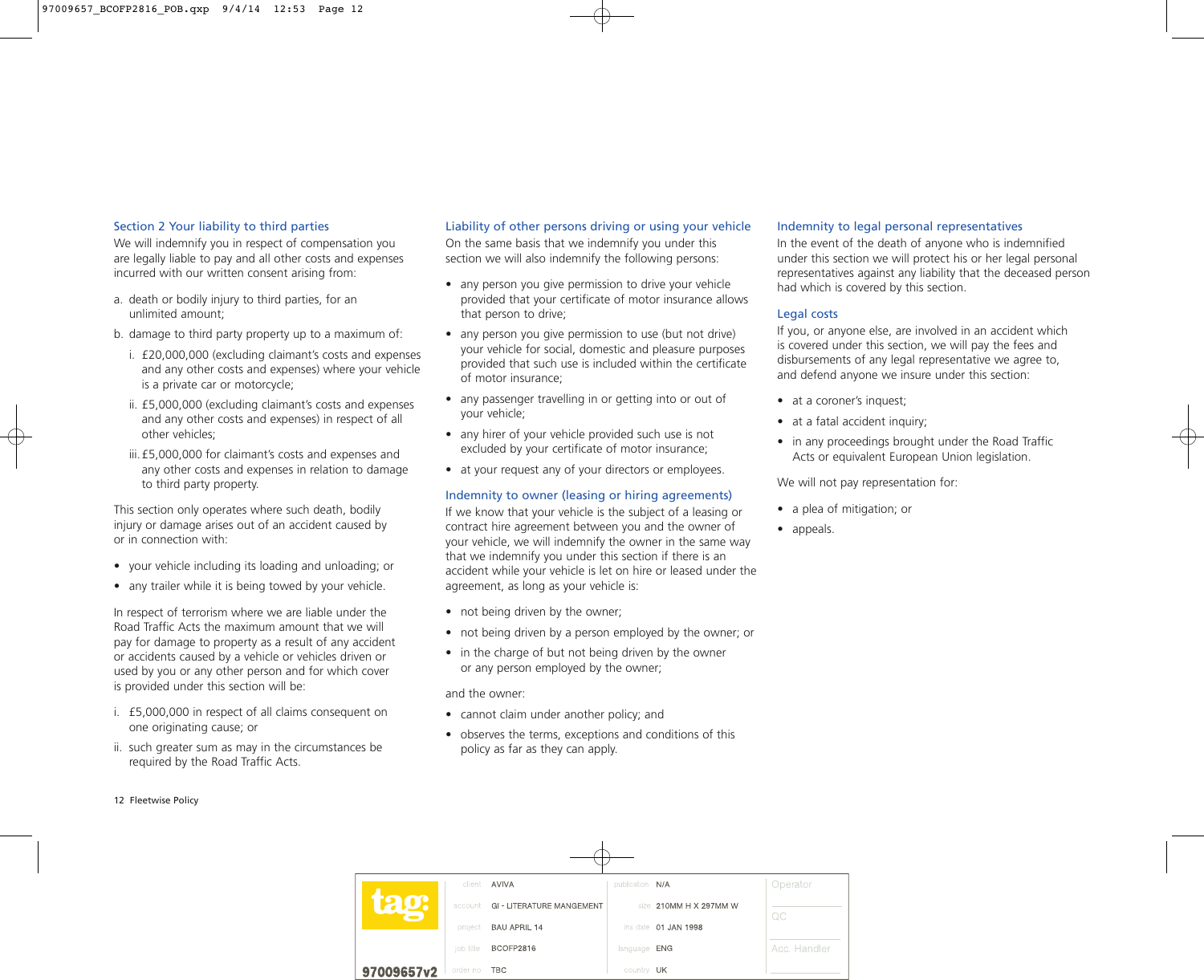## Duty of Care – driving at work, legal costs We will pay:

- 1. your legal fees and expenses incurred with our written consent for defending proceedings including appeals;
- 2. costs of prosecution awarded against you arising from any health and safety inquiry or criminal proceedings for any breach of the:
	- a. Health and Safety at Work etc Act 1974;
	- b. Health and Safety at Work (Northern Ireland) Order 1978;
	- c. Corporate Manslaughter and Corporate Homicide Act 2007.

We will not provide indemnity:

- 1. unless the proceedings relate to an actual or alleged act, omission or incident committed during the period of insurance within Great Britain, Northern Ireland, the Isle of Man or the Channel Islands and in connection with the business;
- 2. unless the proceedings relate to an actual or alleged act, omission or incident arising from the ownership, possession or use by or on behalf of you of any motor vehicle or trailer in circumstances where compulsory insurance or security is required by the Road Traffic Acts;
- 3. in respect of proceedings which result from any deliberate act or omission by you; or
- 4. where indemnity is provided by another insurance policy.

The limit of indemnity in respect of such legal fees, expenses and costs is:

Health and Safety at Work etc Act 1974 and Health and Safety at Work (Northern Ireland) Order 1978 – £100,000;

Corporate Manslaughter and Corporate Homicide Act 2007 – Unlimited.

# Cross liabilities

Where there is more than one insured person named in your schedule, cover will operate for each one as if they are the only insured person covered under this policy, but the total liability of the insurer for all compensation payable in respect of damage to third party property shall not exceed:

- i. £20,000,000 where your vehicle is a private car or motorcycle;
- ii. £5,000,000 in respect of all other vehicles

in respect of any claim or a series consequent on one original cause.

# Application of indemnity limits

In the event of an accident involving payment by us to more than one person any limitation by the terms of this policy or any clause relating to the maximum amount payable shall apply to the aggregate amount of payments to all such persons and your liability shall be settled in priority.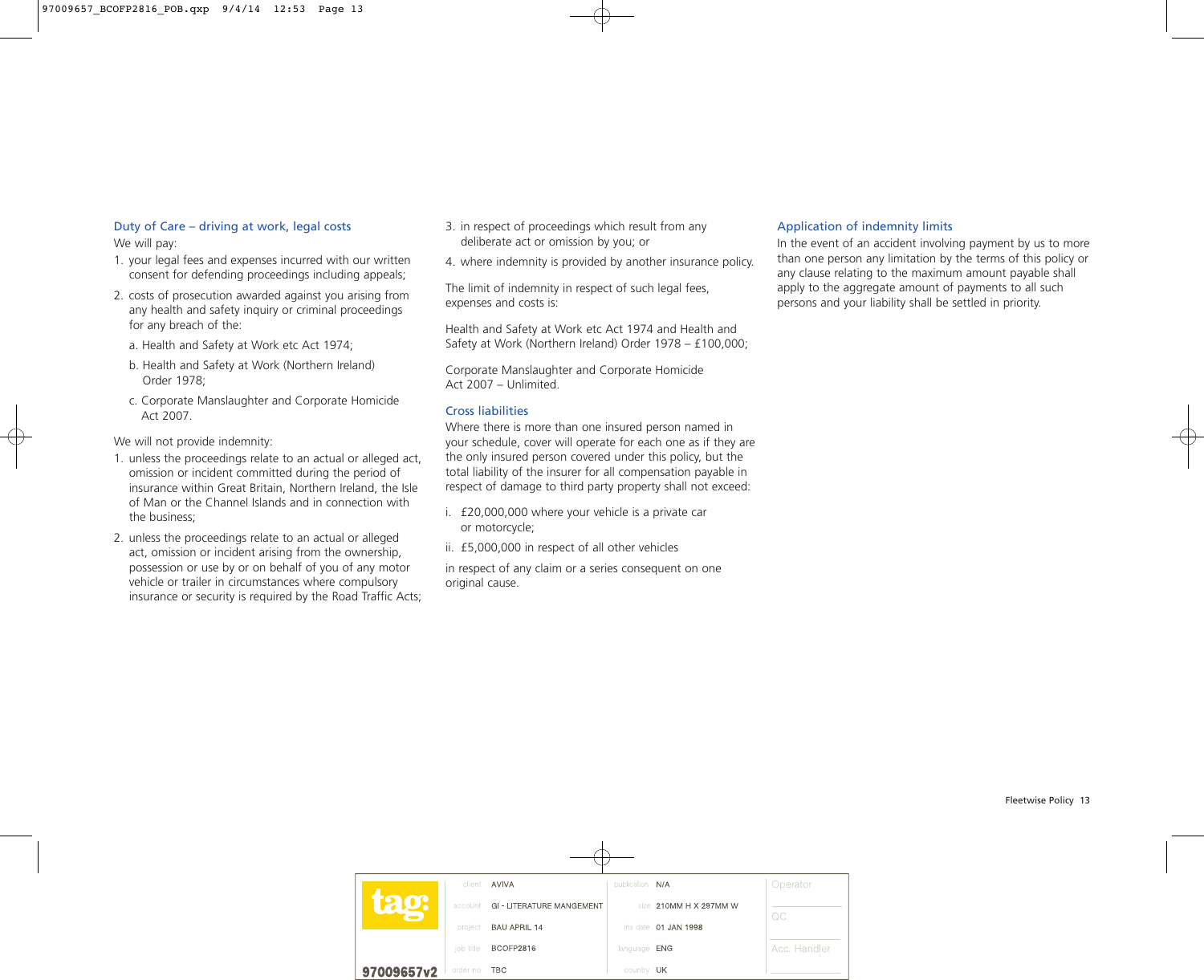## Exceptions to Section 2 We shall not be liable in respect of:

- 1. any claim if any person indemnified under this section fails to observe the terms, exceptions and conditions of this policy as far as they apply, or if they are entitled to claim payment of indemnity under any other policy;
- 2. death or bodily injury to an employee of the person indemnified which arises out of the course of such employment except where such liability is required to be covered by the Road Traffic Acts;
- 3. loss or damage to property:
	- i. belonging to or in the care of anyone we indemnify who claims under this section;
	- ii. being conveyed by your vehicle (except where your vehicle is a private car);
- 4. loss, damage, death or bodily injury caused or arising beyond the limits of any carriageway or thoroughfare in connection with anyone other than the driver or attendant of your vehicle either bringing a load to your vehicle for loading on to it or taking a load away from your vehicle having unloaded it;
- 5. damage to premises (or to the fixtures and fittings) attaching solely as occupier (not as owner) where the damage is insured by another policy;
- 6. damage to any vehicle where cover in connection with the use or driving of that vehicle is provided under this section;
- 7. loss, damage, death or bodily injury where your vehicle is an agricultural vehicle arising out of any incident directly or indirectly caused by, or accelerated by, or attributable to the coming into contact with any person, property, land or crops of any substance or compound that is used, in whole or part, as an insecticide, herbicide or other control of pests, disease or weeds, or as a desiccant, defoliant or growth regulator and which arises from the dissemination of such substance or compound in connection with your vehicle elsewhere than on land occupied by you or on crops owned by you on that land except where such liability is required to be covered by the Road Traffic Acts;
- 8. all loss, damage, death or bodily injury caused by pollution or contamination unless caused by a sudden identifiable unintended and unexpected incident which occurs in its entirety at a specific time and place during the period of insurance except where such liability is required to be covered by the Road Traffic Acts. For the purposes of this exception pollution or contamination means all pollution or contamination of buildings or other structures or water or land or the atmosphere;
- 9. all loss damage death or bodily injury while your vehicle is being used in that part of an aerodrome or airport provided for the take-off or landing of aircraft on the surface, aircraft parking aprons including the associated service roads and ground equipment parking areas, and those parts of passenger terminals which come within the Customs examination area except where such liability is required to be covered by the Road Traffic Acts;
- 10.any consequence whatsoever resulting directly or indirectly from or in connection with terrorism regardless of any other contributory cause or event except where such liability is required to be covered by the Road Traffic Acts.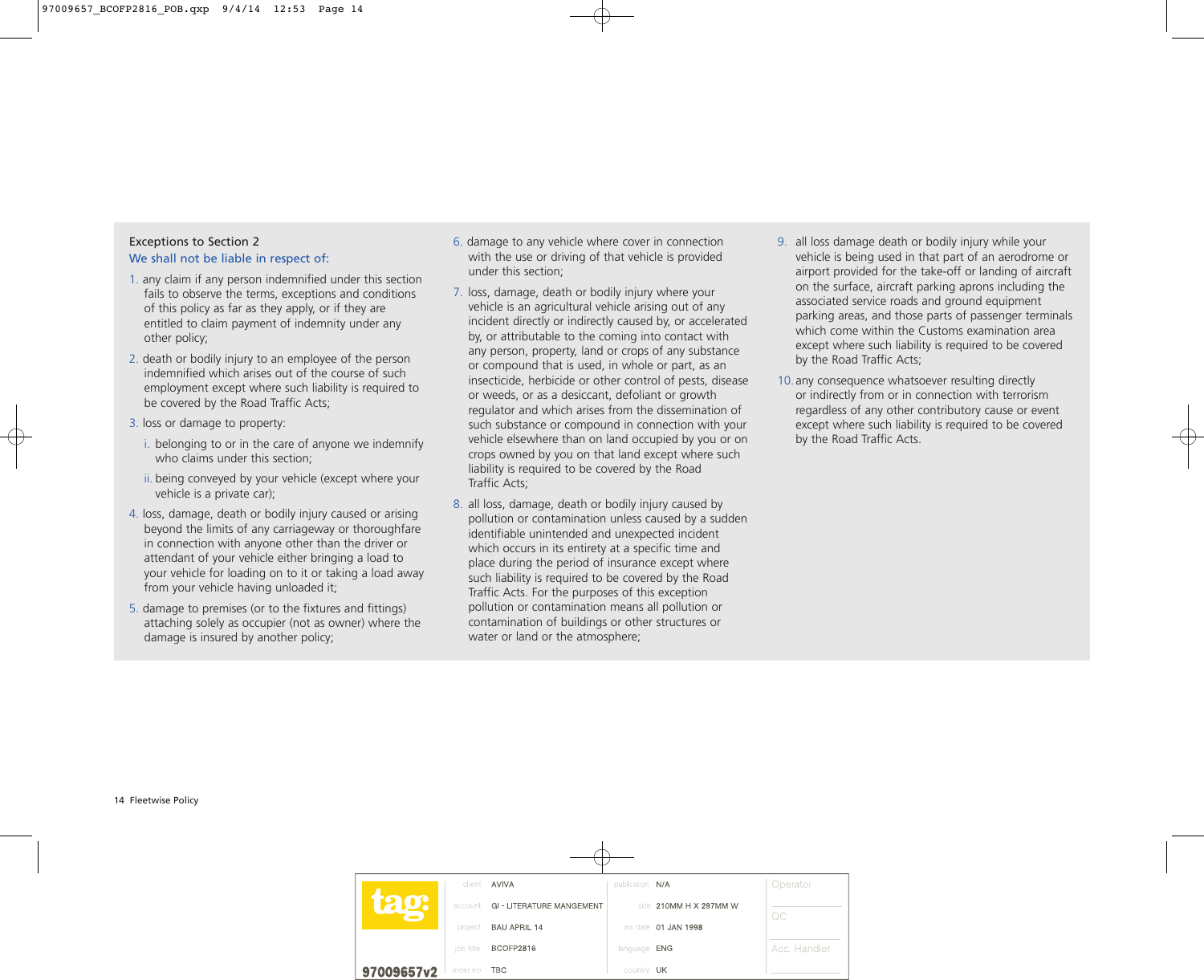# Additional covers Even more protection with your policy.

#### Section 3 Indemnity to principals

Where your vehicle is being used in connection with contract work on behalf of a principal we will under the terms of Section 2 indemnify the principal in respect of compensation they are legally liable to pay arising from such use provided that:

- you would have been able to claim under the policy had the claim been made against you; and
- you have arranged with the principal for the conduct and control by us of all claims for which we may be liable under this section.

## Exceptions to Section 3 We shall not be liable in respect of:

- 1. death or bodily injury to any person employed by the principal arising out of or in the course of their employment;
- 2. any amount payable by the principal under any agreement which would not have been payable in the absence of such an agreement;
- 3. bodily injury to the principal for any amount you would not have to pay but for such an agreement;
- 4. damage to property belonging to or held in trust by or in the custody or control of the principal for any sum which exceeds the amount required to indemnify the principal;
- 5. liquidated damages or damages incurred under any penalty clause.

# Section 4 Medical expenses

If you or any other occupant of your vehicle is injured as a direct result of your vehicle being involved in an accident we will pay for the medical expenses in connection with such injury up to a maximum sum of £350 in respect of each person injured.

#### Section 5 Personal belongings

We will pay you (or at your request, the owner) for loss or damage to personal belongings caused by fire, theft or accidental means while they are in or on your vehicle.

The maximum amount payable for any one incident is £350.

When an amount is payable to any person other than you, we may make such payment directly to that other person and their receipt shall be a full discharge to us.

## Exceptions to Section 5 We will not pay for:

- 1. money, stamps, tickets, documents or securities;
- 2. goods or samples carried in connection with any trade or business;
- 3. tools of trade, ropes or tarpaulins;
- 4. any personal belongings if your vehicle is a motor caravan.

## Section 6 Trailers – attached and detached

#### Attached trailers

The cover applicable to your vehicle shall also apply to any trailer attached or connected to your vehicle for the purposes of being operated or drawn.

#### Detached trailers

Where your vehicle is a private car or goods-carrying vehicle the cover will also apply to any trailer:

- a. owned by you or hired to you under a hire purchase agreement or leased or rented to you for a period of not less than three months; or
- b. in your custody or under your control

while detached from your vehicle.

You will have to pay the first £250 of any theft claim.

#### **Attachments**

Where your vehicle is a special types vehicle the cover will also apply to any attachment while attached to or detached from your vehicle.

#### Contingent liability cover for your trailers

We will indemnify you under the terms of Section 2 in respect of any trailer owned by you or hired to you under a hire purchase agreement while it is not in your custody or control, but not if there is any other existing insurance covering the same liability.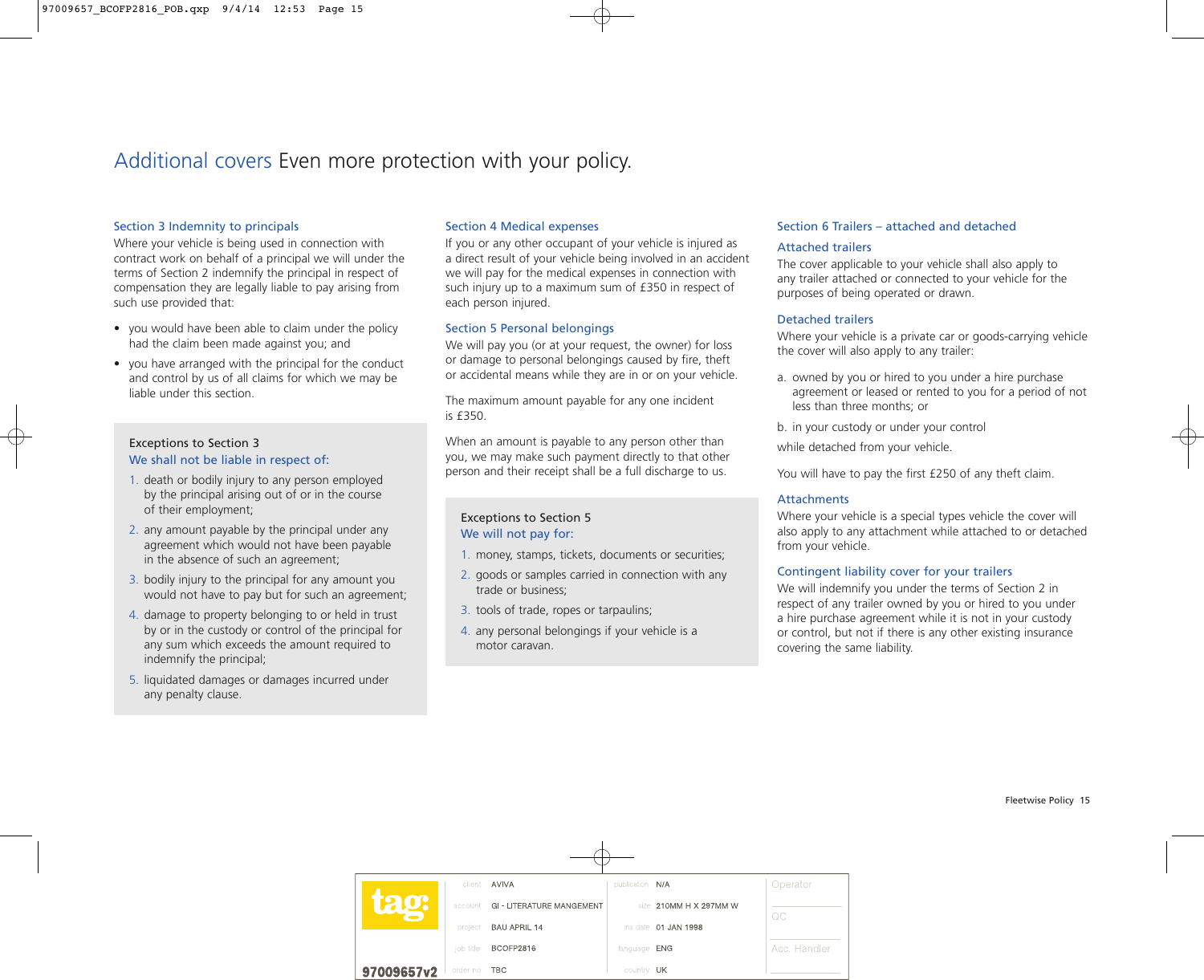# Exceptions to Section 6 We will not pay:

- 1. if any trailer or disabled mechanically-propelled vehicle is being towed otherwise than in accordance with the law;
- 2. for loss or damage to property being carried in or on any trailer or disabled mechanicallypropelled vehicle;
- 3. under Section 2 for any loss or damage arising from the operation of any plant permanently attached to and forming part of your trailer (other than any lifting device for self-loading) as a tool except where such liability is required to be covered by the Road Traffic Act;
- 4. for loss of or damage to any fixtures, fittings or utensils carried in or on any trailer;
- 5. if the trailer is a caravan, other than to indemnify you within the terms of Section 2 while the caravan is attached to your vehicle.

## Section 7 Continental use/Compulsory insurance requirements

In addition to providing cover within the territorial limits, this policy in compliance with EU Directives also provides the necessary cover to meet the laws on compulsory insurance of motor vehicles in:

- any other country which is a member of the European Union; and
- any country which the Commission of the European Communities is satisfied has made arrangements to meet the requirements of Article 7 (2) of EC Directive 72/166/EC relating to civil liabilities arising out of the use of motor vehicles.

The level of cover provided will be the minimum required to comply with the laws on the compulsory insurance of motor vehicles of the country in which the accident occurs. Where the accident occurs in another EU Member State, if the minimum cover required by the laws of Great Britain is wider than that of such EU Member State, the level of cover provided will be that applicable in Great Britain.

## If you take your vehicle abroad  $$ outside the territorial limits

The cover provided by this policy applies to your vehicle for which a green card and a foreign use endorsement have been issued. Cover is effective for the period specified in the green card.

# Additional covers

Where your vehicle is being used within the territorial limits or in any country for which we have issued you with a green card, the following covers also apply:

- 1. the transit of your vehicle, including loading and unloading, between the countries specified, provided such transit is of not more than 65 hours; and/or
- 2. reimbursement of any customs duty you may have to pay on your vehicle after its temporary importation into any of the countries specified, subject to your liability arising as a direct result of any loss of or damage to your vehicle which is covered under Section 1; and/or
- 3. general average contributions, salvage and sue and labour charges while your vehicle is being transported by sea between any of the countries specified provided that loss of or damage to your vehicle is covered under Section 1.

# Section 8 Unauthorised use or driving

Other than as stated in General exceptions 1.a. and 1.b., we will in the terms of Section 2 indemnify you while your vehicle is being driven or used other than in accordance with the terms of the certificate of motor insurance

# Section 9 Unlicensed drivers

Any requirements of this policy or the certificate of motor insurance that the person driving must hold or have held a licence to drive does not apply when a licence is not required by law. The terms of this policy and the certificate of motor insurance will otherwise apply.

# Section 10 Emergency treatment

We will reimburse any person using your vehicle for payments made under the Road Traffic Acts for emergency medical treatment.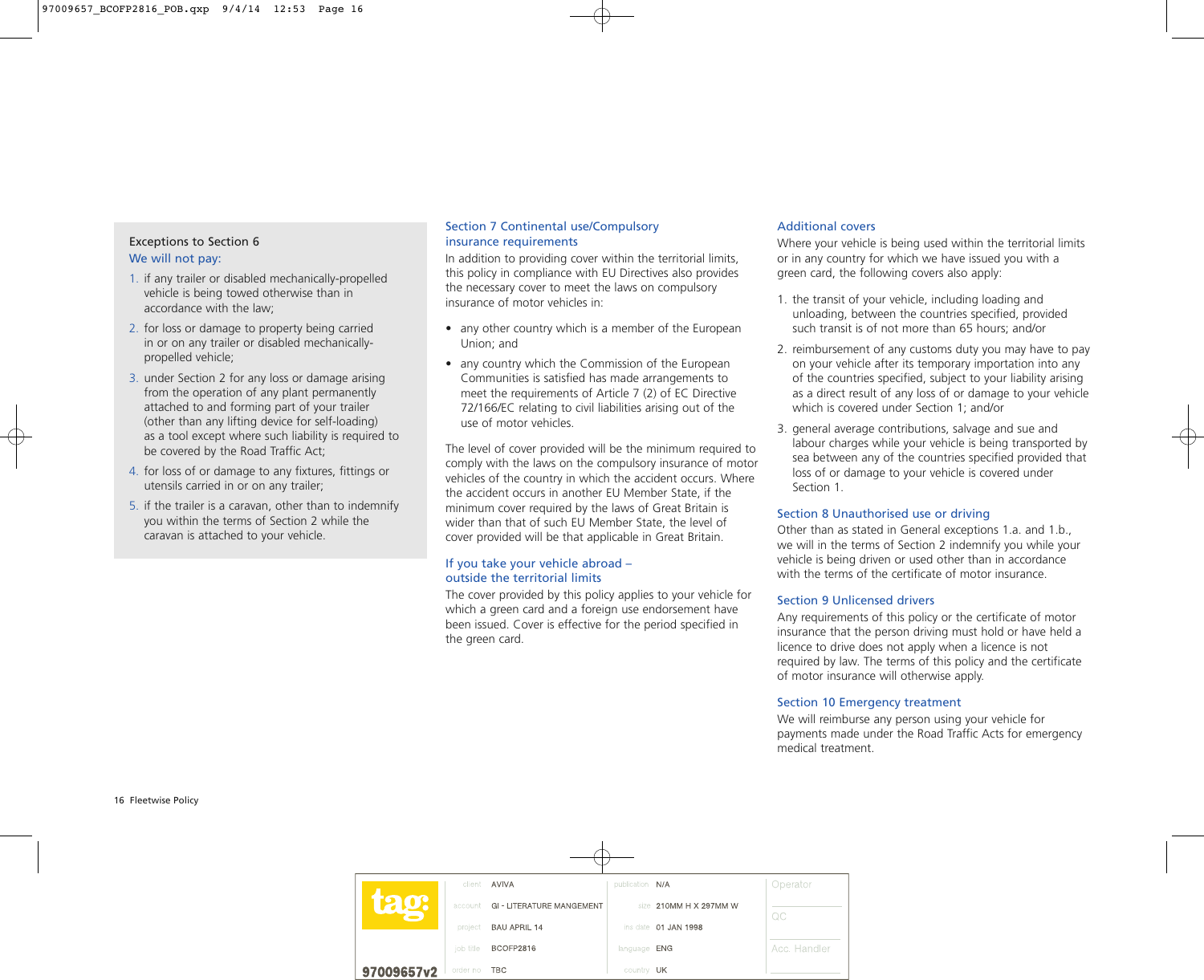#### Section 11 Contingent liability

We will indemnify you in the terms of Section 2:

- a. while any motor vehicle not belonging to you nor hired, leased or lent to you is being used in connection with your business by any person in your employment;
- b. while any motor vehicle hired in by you is being used in connection with your business by any hired-in driver.

## Exceptions to Section 11 This section does not apply:

- 1. in respect of loss or damage to such vehicle or property being carried in or on it;
- 2. if there is any other existing insurance covering the same liability.

## Section 12 Passengers' and drivers' personal belongings

(applicable only in respect of motor coaches)

- a. We will pay for loss or damage to the personal belongings of any passenger or driver caused by fire or theft where such loss or damage occurs in or on your vehicle.
- b. We will indemnify you against any legal liability for loss or damage to:
	- personal belongings of any passenger or driver while in or on your vehicle; and
	- passengers' personal belongings while being loaded or unloaded by the driver or attendant of the vehicle.

The maximum payable per passenger or driver for any one incident is £500.

The maximum payable for any one article is £150.

# Exceptions to Section 12 We will not pay for:

- 1. money, stamps, tickets, documents or securities;
- 2. goods or samples carried in connection with any trade or business;
- 3. losses arising from confiscation, detention or damage by customs or other officials;
- 4. the first £50 of any loss or damage.

# Section 13 Vehicles laid up and out of use

(at the commencement of the period of insurance)

1. Fire and Theft

Where your vehicle is laid up and out of use at the commencement of the period of insurance, all cover provided by this policy will be of no effect other than for loss or damage by fire or theft provided your vehicle is kept in a locked private or public garage or in a compound surrounded by secure perimeter walls and/or fences.

2. Fire, Theft and Accidental Damage

In addition and subject to the terms of subsection 1 above your vehicle is also covered in respect of accidental damage.

# Exceptions to Section 13 We will not pay for:

- 1. loss of use, depreciation, wear and tear;
- 2. mechanical, electrical or electronic failure, breakdown or breakage;
- 3. computer and equipment failure or malfunction;
- 4. loss or damage directly arising from pressure waves caused by aircraft or other aerial devices travelling at sonic or supersonic speed;
- 5. loss of value following repair;
- 6. loss or damage arising from theft while the ignition keys of your vehicle have been left in or on your vehicle;
- 7. loss or damage arising from confiscation or requisition or destruction by or under order of any Government or Public or Local Authority.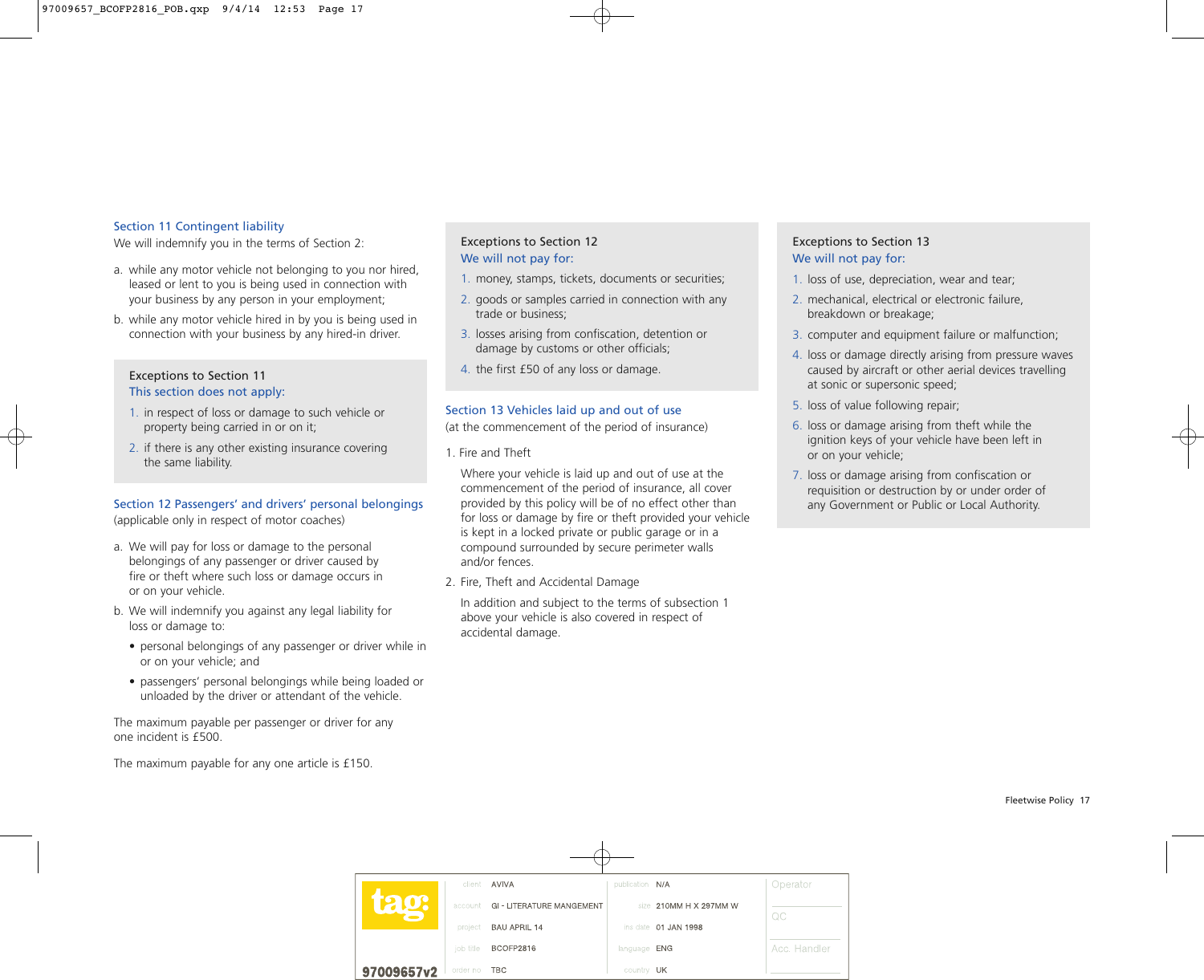#### Section 14 Replacement locks

Where your vehicle is a private car or a goods-carrying vehicle, if the ignition keys are lost or stolen we will pay the cost of replacing the:

- a. affected locks;
- b. lock transmitter and central locking interface;
- c. affected parts of the alarm and/or immobiliser

provided that you can establish to our satisfaction that the identity or garaging address of your vehicle is known to any person who is in possession of your ignition keys.

#### Section 15 Personal accident cover

If you or the driver of your vehicle suffers accidental bodily injury in direct connection with your vehicle within the territorial limits, we will pay to the injured person £5,000 if, within three months of the accident, the bodily injury is the sole cause of:

- death;
- irrecoverable loss of sight in one or both eyes;
- loss of any limb.

The most we will pay to any one person after any accident is £5,000.

The most we will pay any one person during any one period of insurance is £10,000.

If you or the driver of your vehicle have any other policies with us in respect of any other motor vehicles, you or that person will only be able to obtain compensation for injuries under one policy.

#### Exceptions to Section 15

We will not pay for death or bodily injury arising from suicide or attempted suicide.

#### Section 16 Child seat cover

If you have a child seat fitted in your vehicle and your vehicle is involved in an accident or damaged following fire or theft we will contribute up to £100 per child seat towards the cost of a replacement even if there is no apparent damage, subject to you making a claim under Section 1 of your policy.

#### Section 17 Legal services and advice (Uninsured Loss Recovery)

#### **Definitions**

The following definitions apply only to this section of the policy. The general definitions in this policy also apply where appropriate.

#### Insured person

1. You.

- 2. Any authorised driver or any person permitted to drive as described under '5 – Persons or Classes of Persons entitled to drive' in the certificate of motor insurance provided that person holds a valid driving licence.
- 3. Passengers carried in your vehicle while it is being driven by an authorised driver in accordance with the terms of the policy.

#### RAC/RAC Legal Services

RAC Insurance Ltd (Registered Office: RAC House, Brockhurst Crescent, Walsall WS5 4AW. Registered No. 2355834) acting through RAC Legal Services of Great Park Road, Bradley Stoke, Bristol BS32 4QN. RAC Legal Services is a division of RAC Motoring Services (Registered Office: RAC House, Brockhurst Crescent, Walsall WS5 4AW. Registered No. 01424399). RAC Motoring Services indirectly owns 100% of RAC Insurance Limited.

#### Legal representative

The solicitors or other qualified experts appointed by RAC to act for an insured person provided such solicitors or other qualified experts satisfy the following conditions:

- they agree to fund all disbursements and not to claim for same until the end of the case;
- they agree not to submit any claim for legal costs until the end of the case and to try to recover all such legal costs from the other party in the action;
- they agree to report in writing to RAC on any substantive development in the progress of the case.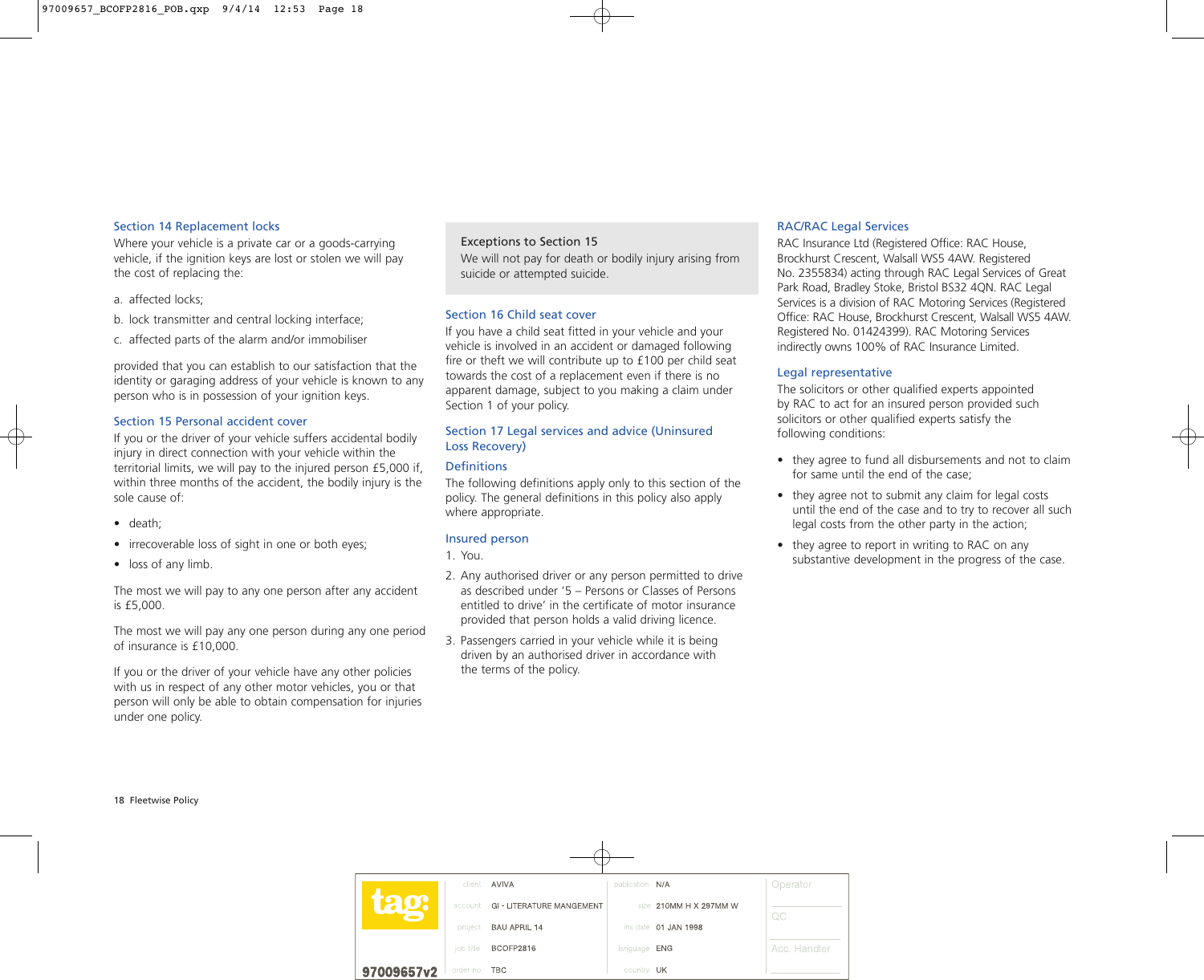#### Legal proceedings

- 1. The pursuit of a claim for damages either by negotiation or by civil, tribunal or arbitration proceedings within a court in the territorial limits in respect of a matter covered under this policy; and/or
- 2. the defence of motoring prosecutions within a court in the territorial limits.

#### Legal costs

- The fees, expenses, costs and disbursements reasonably and properly incurred by or on behalf of the insured person and authorised by RAC in pursuing or defending a claim under this section of the policy; and
- the costs of a third party for which the insured person is either held liable by court order, or which are agreed by RAC, and which are incurred in connection with legal proceedings covered under this section of the policy.

#### Event or cause

The incident or the start of a series of incidents which leads to a claim being made under this policy.

#### Limits of indemnity

- In respect of claims for the pursuit of damages  $- f100,000$ ; and
- in respect of defence of motoring prosecutions  $- f20,000$ .

#### Road traffic accident

An accident involving your vehicle:

- i. within the territorial limits;
- ii. where the insured person is not at fault;
- iii. for which a third party motorist is at fault; and

iv. which occurs during the period of insurance.

## Uninsured losses

Loss arising out of a road traffic accident where the said loss is not otherwise covered by insurance and either damage occurs to your vehicle or any personal effects owned by the insured person while such property is in or on your vehicle or the insured person suffers death or bodily injury whilst in or mounting into or dismounting from your vehicle.

## What is covered

- 1. RAC will indemnify the insured person against the legal costs of legal proceedings incurred in connection with:
	- $\bullet$  the pursuit of a claim directly arising from a road traffic accident; and/or
	- $\bullet$  the defence of a motoring prosecution brought against an insured person in connection with criminal proceedings involving your vehicle. Pleas in mitigation will be supported by RAC at their sole discretion and when there is a prospect of such a plea presented either in writing or in person by a solicitor or barrister materially affecting the likely outcome of the prosecution.
- 2. RAC may, at their sole and unfettered discretion, facilitate the hire of a replacement vehicle on behalf of the insured person for the period that your vehicle is immobilised as a result of an insured event and/or while it is being repaired. You must comply with the terms and conditions of the hire company selected by RAC. This benefit only applies following road traffic accidents in Great Britain or Northern Ireland.
- 3. RAC will provide you with initial legal advice via Fleetline.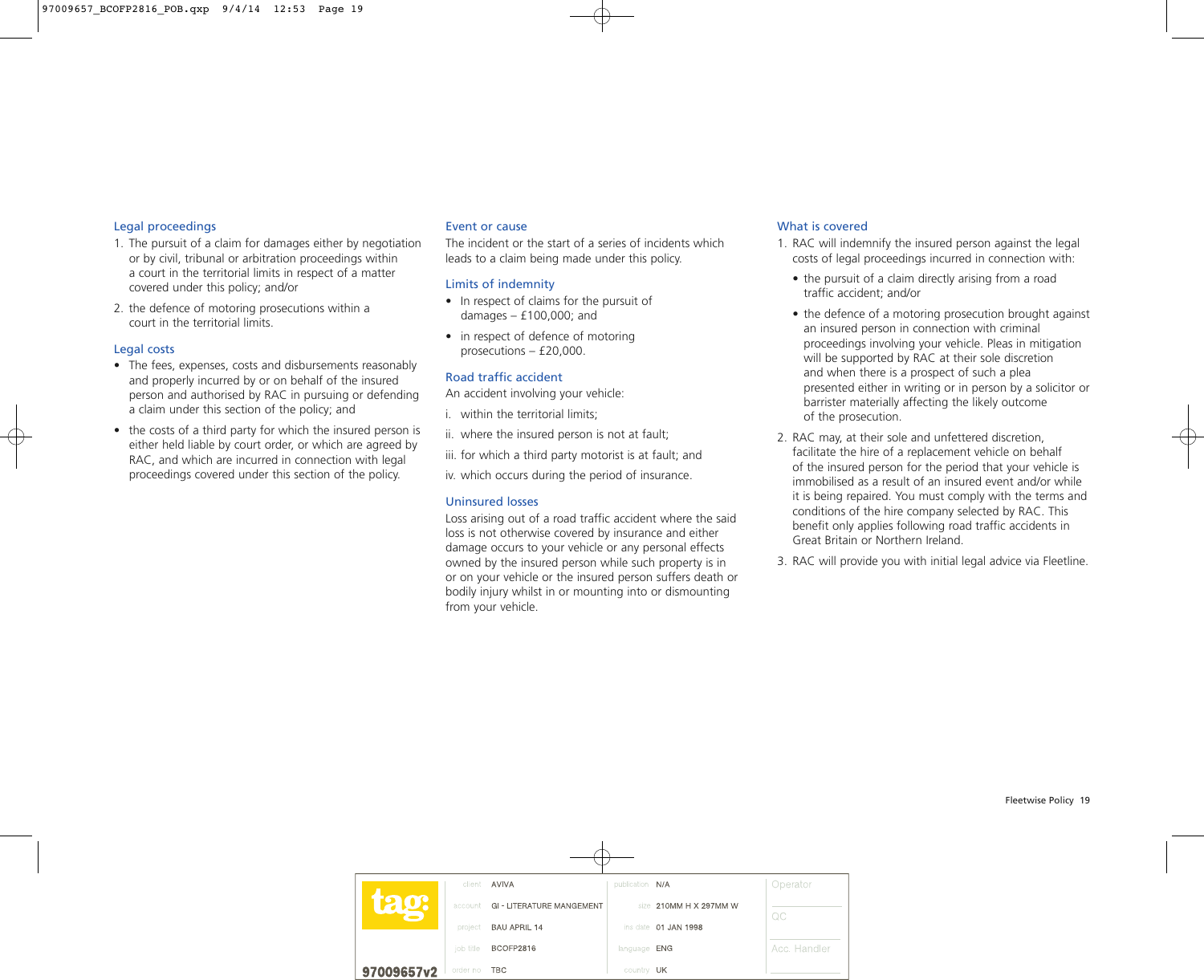#### Conditions to Section 17

The general conditions in this policy also apply where appropriate.

- 1. To make a claim the insured person must notify Fleetline of the claim as soon as reasonably possible and in any event within 180 days of the event or cause leading to the claim.
- 2. On receipt of a claim under this policy RAC will evaluate the claim, advise on the steps the insured person should take to pursue the claim and, where appropriate, provide the assistance of a legal representative to pursue the claim either by negotiation or civil proceedings. If, in the opinion of RAC, the claim may be capable of being settled by negotiation, RAC will appoint a legal representative from its approved panel. In the event that the claim is not settled by negotiation and it becomes necessary to start court proceedings or if there is a conflict of interest, the insured person does not have to continue to instruct the legal representative nominated by RAC and may propose another legal representative by sending to RAC the name and address of the suitably qualified person the insured person propose. If RAC do not agree with the choice of legal representative the insured person may propose another. If RAC and the insured person are still unable to agree on a suitable legal representative, RAC will ask the Law Society, or another body of similar standing, to name a further legal representative. RAC and the insured person must accept this nomination. In the meantime, RAC may appoint a legal representative to act on behalf of the insured person to safeguard their interests.
- 3. During the course of the claim you must:
	- a. co-operate at all times in the completion of any necessary documentation or provision of information requested either by RAC or by the legal representative;
	- b. not do anything which may prejudice his or her case or RAC's position in respect of the claim;
	- c. take all available steps to recover the legal costs in the legal proceedings;
	- d. notify RAC of any settlement offer made before accepting it.
- 4. During the course of the claim RAC will have the right of direct access to the legal representative.
- 5. RAC shall not provide cover under this section of the policy if the insured person makes a false declaration when applying for cover.
- 6. The insured person shall take all reasonable steps to prevent any occurrence which may give rise to a claim under this section of the policy.
- 7. The insured person shall take all reasonable steps to mitigate the losses that flow from an event or cause.
- 8. The insured person shall forward any accounts for legal costs as soon as they are received and, if required to do so by RAC, shall have such legal costs taxed, assessed or audited by the appropriate court or authority.

To make a claim under this section of the policy please telephone Fleetline on 0800 246 876.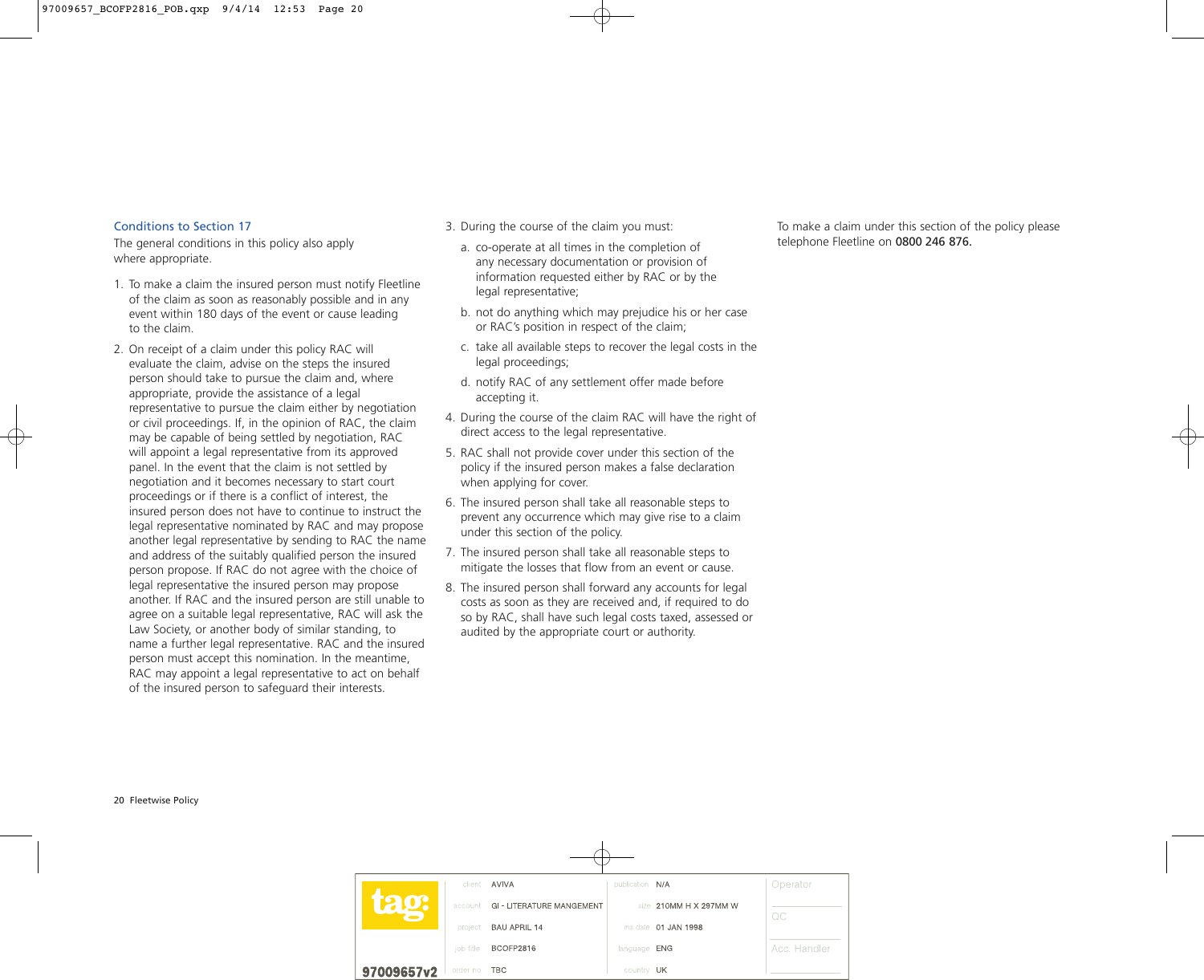# Exceptions to Section 17 General exceptions to this policy also apply where appropriate.

- 1. Use in any competition, trial, performance test, race or trial of speed, including off-road events, whether between motor vehicles or otherwise, and irrespective of whether this takes place on any circuit or track, formed or otherwise, and regardless of any statutory authorisation of any such events.
- 2. Appeals, unless the insured person has notified RAC of his or her wish to appeal at least ten working days before the deadline for such an appeal and the approval of RAC has been obtained.
- 3. Claims (including appeals) which, in the opinion of RAC, do not have a reasonable chance of success, or, in the case of claims for damages, where in the opinion of RAC, there is not a reasonable chance of successfully recovering any damages awarded. Cover may be refused or discontinued if such prospects do not or no longer exist.

## 4. Legal costs:

- a. incurred before RAC has confirmed acceptance of the claim in writing;
- b. exceeding any amount approved by RAC;
- c. incurred following a payment into court by a third party unless RAC has authorised the insured person in writing to continue with the claim after payment into court or the insured person is ultimately awarded or settles for more than the amount of payment in;
- d. incurred if the insured person withdraws instructions from the legal representative or from the legal proceedings unless such withdrawal is approved by RAC;
- e. for any expert witness unless previously approved by RAC;
- f. where the insured person is responsible for unreasonable delay which is prejudicial to the claim or where the insured person fails to give proper instructions in due time to RAC or the legal representative;
- g. where the insured person pursues a claim without the consent of RAC or in a different manner from that advised by the legal representative.
- 5. Claims against RAC for damage caused to your vehicle by any employee or contractor of RAC when recovering your vehicle.
- 6. Claims relating to matters for which the insured person would, but for the existence of this policy, be entitled to indemnity under any other policy.
- 7. Claims directly or indirectly caused by, contributed to or arising from:
	- a. prosecutions which allege dishonesty or violence or which arise from drink or drugs-related offences or parking offences;
	- b. any deliberate and criminal act or omission of the insured person or which are false or fraudulent in any way;
	- c. faults in your vehicle or faulty, incomplete or incorrect service, maintenance or repair of your vehicle.
- 8. Your travelling expenses, subsistence allowances or compensation for absence from work.
- 9. Application for Judicial Review.
- 10. Legal costs, fines or penalties which a court of criminal jurisdiction orders the insured person to pay.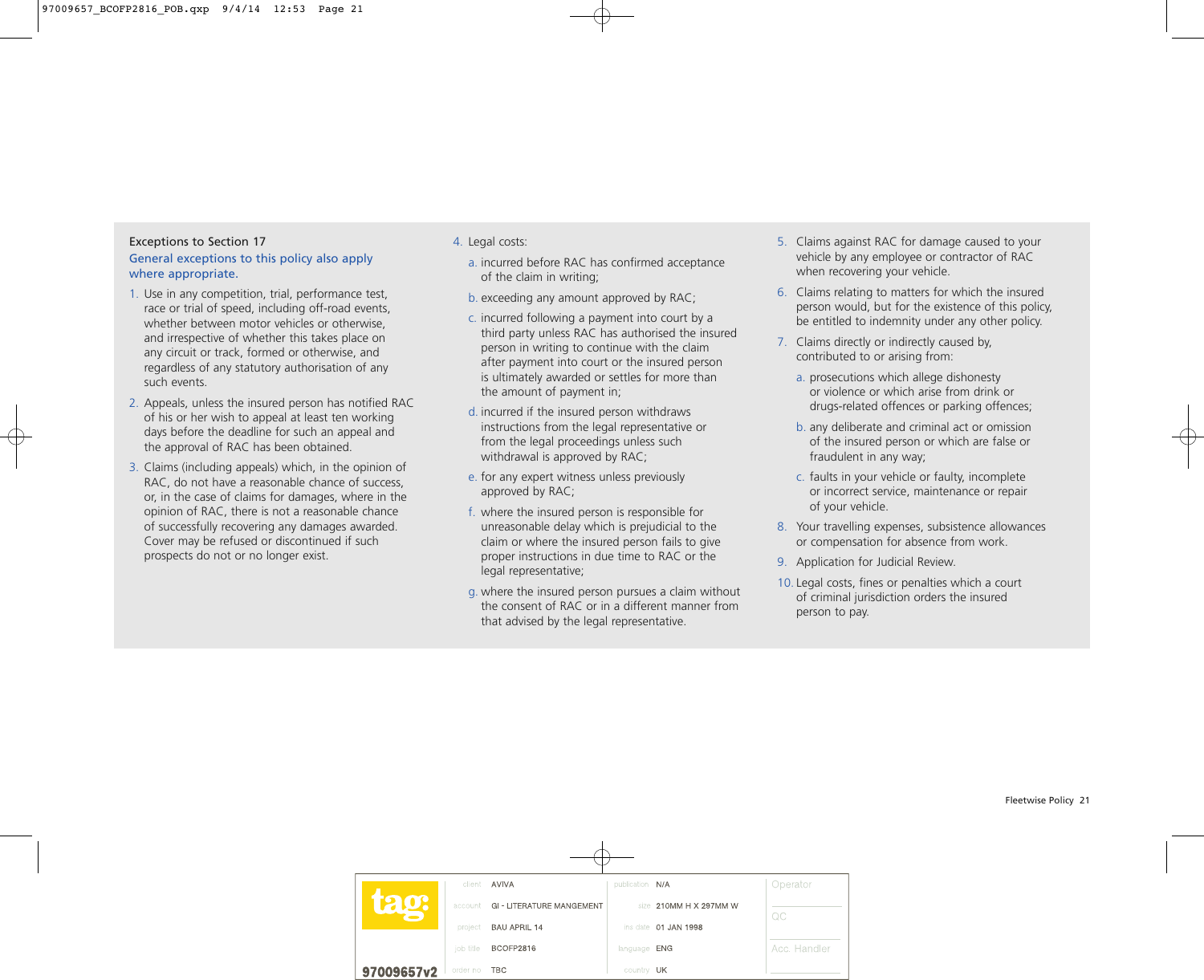# General exceptions

Your policy does not cover the following:

- 1. any accident, bodily injury, loss or damage while any vehicle insured under this policy is being:
	- a. used or driven other than in accordance with the terms of your certificate of motor insurance;
	- b. driven by or is in the charge of any person for the purposes of being driven who:
		- i. does not have a licence to drive your vehicle, has never held one or is disqualified from holding or obtaining such a licence;
		- ii. is not complying with the terms and conditions of the licence;
		- iii. does not have the appropriate licence for the type of vehicle.

We will not withdraw this cover:

- i. while your vehicle is in the custody or control of a member of the motor trade for the purposes of maintenance or repair, or an employee of a hotel or restaurant or car parking service for the sole purpose of parking;
- ii. if the accident, bodily injury, loss or damage was caused as a result of the theft of your vehicle;
- iii. if the person driving does not have a driving licence and you had no knowledge of such deficiency;
- 2. any liability you have accepted solely by virtue of an agreement but which would not attach if that agreement did not exist, except as provided under Section 3;
- 3. a. loss or destruction of or damage to any property whatsoever or any loss or expense whatsoever or any consequential loss;
	- b. any legal liability of any nature

directly or indirectly caused by or contributed to by or arising from:

- i. ionising radiations or contamination by radioactivity from any irradiated nuclear fuel or from any nuclear waste from the combustion of nuclear fuel;
- ii. the radioactive, toxic, explosive or other hazardous properties of any explosive nuclear assembly or nuclear component thereof;
- 4. any consequence whatsoever resulting directly or indirectly from or in connection with any of the following regardless of any other contributory cause or event:
	- i. war, invasion, act of foreign enemy hostilities or a warlike operation or operations (whether war be declared or not), civil war, rebellion, revolution, insurrection, civil commotion assuming the proportions of or amounting to an uprising, military or usurped power;
	- ii. any action taken in controlling, preventing, suppressing or in any way relating to i. above

except where such liability is required by the Road Traffic Acts.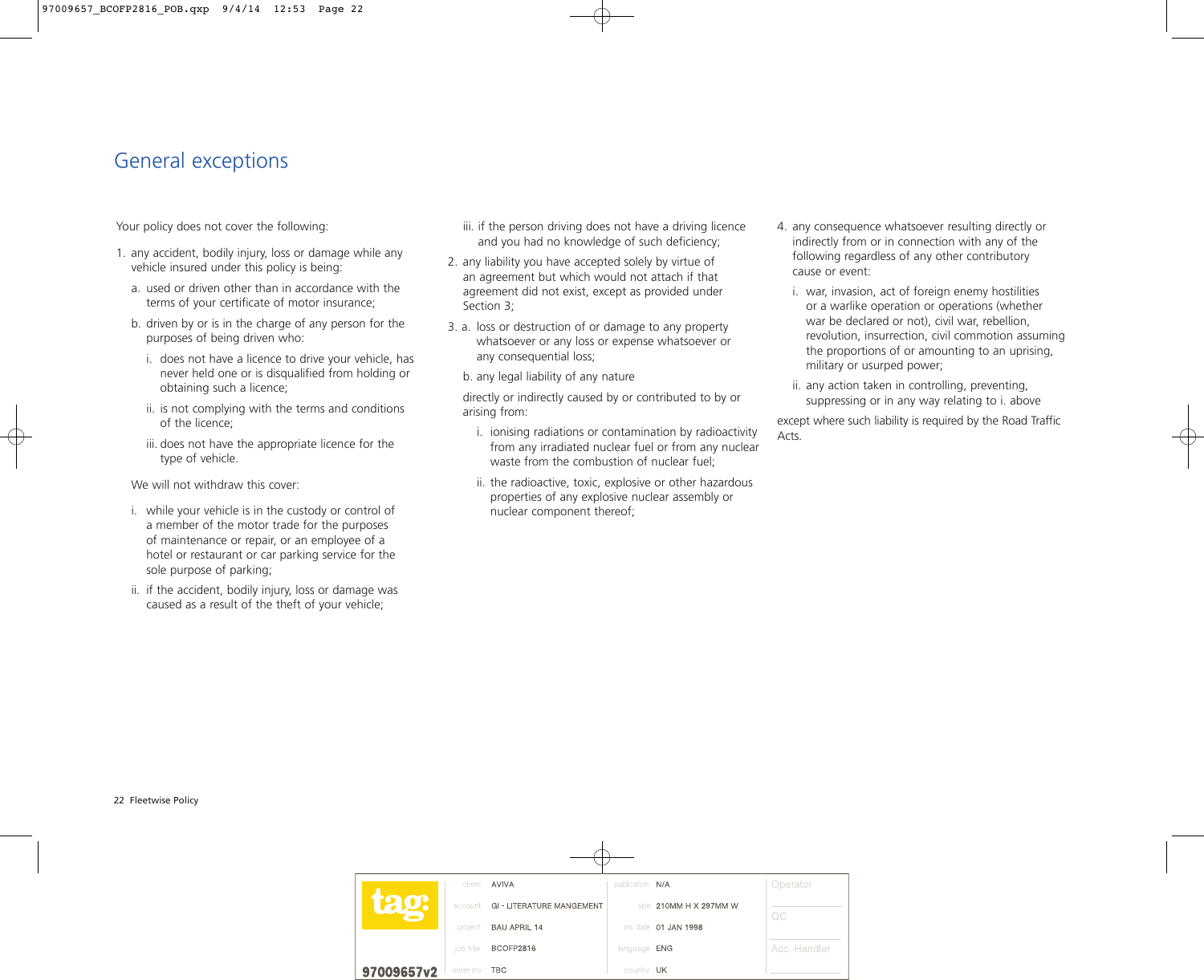# General conditions

#### Our claims procedure

1. As soon as reasonably possible after any accident, loss or damage, you or your legal personal representatives must telephone us giving full details of the incident.

Any communication you receive about that incident should be sent to us immediately.

You or your legal personal representatives must let us know immediately if anyone insured under this policy is to be prosecuted as a result of the incident or if there is to be an inquest or a fatal accident inquiry.

2. You or anyone else claiming under this policy must not admit to any claim, promise any payment or refuse any claim without our written consent.

If we want to, we can take over and conduct in your name or that of the person claiming under the policy the defence or settlement of any claim or take proceedings for our own benefit to recover any payment we have made under this policy.

We shall have full discretion in the conduct of any proceedings or the settlement of any claim.

The person who is seeking payment under this policy shall give us all the information, documents and assistance we require to enable any claim to be validated for us to achieve a settlement.

3. Where there is a claim, or a number of claims arising out of one incident, and this relates to payment for liability for damage to property, we may, at any time, pay you the full amount we are required to pay under the policy (less any sums we have already paid in compensation) or, any lesser amount for which such claims can be settled and, having done so, relinquish the conduct and control of such claim(s) and be under no further liability for them. We will, however be liable for the payment of costs and expenses of litigation, recoverable or incurred, in respect of matters prior to the date of such payment.

## Cancellation

- 4. a. You may cancel this policy at any time after the date we have received the premium, by providing 7 days notice in writing to us.
	- b. We, or any agent appointed by us and acting with our specific authority may cancel this policy, by providing notice in writing to you at your last known address, if there is a default under any relevant instalment agreement. In such case, your policy will end with effect from the beginning of the period in respect of which the instalment has not been paid.

If your policy is cancelled under a. or b. above, at our discretion, we may refund part of the premium for the unexpired period, which will be calculated on our, then current, short period rating basis, and provided that there have been no

i. claim(s) made under the policy for which we have made a payment,

- ii. claim(s) made under the policy which are still under consideration,
- iii. incident(s) which you are aware of and are likely to give rise to a claim which has yet to be reported to us,

during the current period of insurance.

- c. We will cancel this policy from the inception date if the premium has not been paid and no return premium will be allowed. Such cancellation will be confirmed in writing by us to your last known address.
- d. We may also cancel this policy at any time by sending not less than 7 days notice in writing to your last known address.

We will refund a proportionate part of the premium for the unexpired period provided that there have been no

- i. claim(s) made under the policy for which We have made a payment,
- ii. claim(s) made under the policy which are still under consideration,
- iii incident(s) which you are aware of and are likely to give rise to a claim which has yet to be reported to us

during the current period of insurance.

e. You must return your certificate(s) of motor insurance immediately after cancellation.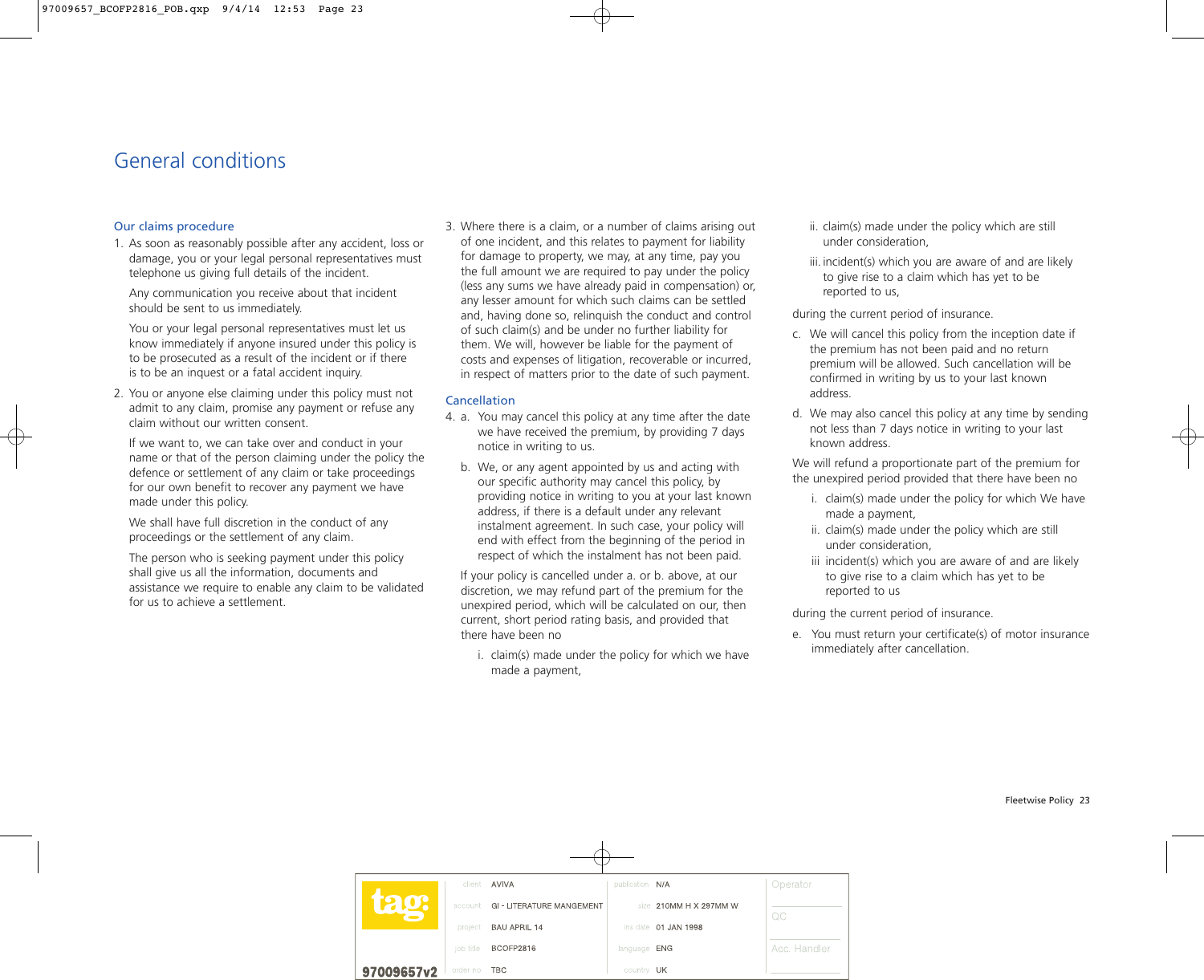#### Other insurance

5. If at the time any claim arises under this policy there is any other insurance policy covering the same loss damage or liability, we will only pay our share of the claim.

This provision will not place any obligation upon us to accept any liability under Sections 2 or 11 of the policy which we would otherwise be entitled to exclude under Exception 1. to Section 2 and Exception 2. to Section 11.

#### Premium adjustment

6. Before the commencement of any period of insurance you will provide us with a schedule (in the form required) of all motor vehicles (and trailers if specific trailers are covered under this policy) covered under the definition of your vehicle contained in the definition of terms in this policy.

You will immediately provide us with details of motor vehicles (and trailers if specific trailers are covered under this policy) that you subsequently acquire or dispose of and in respect of these details you will pay us an additional premium or receive from us a refund calculated as agreed.

#### Motor Insurance Database supply of vehicle details

7. You will immediately provide us with relevant details of all motor vehicles the use of which is covered by this policy as required by the relevant law applicable in Great Britain and Northern Ireland for entry onto the Motor Insurance Database.

#### Your duty to prevent loss or damage

8. You shall at all times take all reasonable steps to safeguard your vehicle from loss or damage.

You shall maintain your vehicle in a roadworthy condition.

We shall have at all times free access to examine such vehicle.

#### Arbitration

9. Where we have accepted a claim and there is a disagreement over the amount to be paid, the dispute must be referred to an arbitrator to be agreed between you and us in accordance with the law at the time. When this happens a decision must be made before you can take any legal action against us.

#### Your duty to comply with policy conditions

10. Our provision of insurance under this policy is conditional upon you observing and fulfilling the terms, provisions and conditions of this policy and any clauses endorsed on it.

#### Fraud

- 11. a. If a claim made by you or anyone acting on your behalf, or any person claiming to be indemnified, is fraudulent or exaggerated, whether ultimately material or not; or
	- b. if a false declaration or statement is made, or if a fraudulent device is used in support of a claim.
	- We may at our option:
		- i. void the policy from the inception of this insurance; or
		- ii. cancel the policy from the date of the claim or alleged claim and repudiate the claim; or

iii. repudiate the claim.

#### Payments made under compulsory insurance regulations and rights of recovery

12. If the law in any country in which this policy operates requires us to settle a claim which, if this law had not existed, we would not be obliged to pay, we reserve the right to recover such payments from you or from the person who incurred the liability.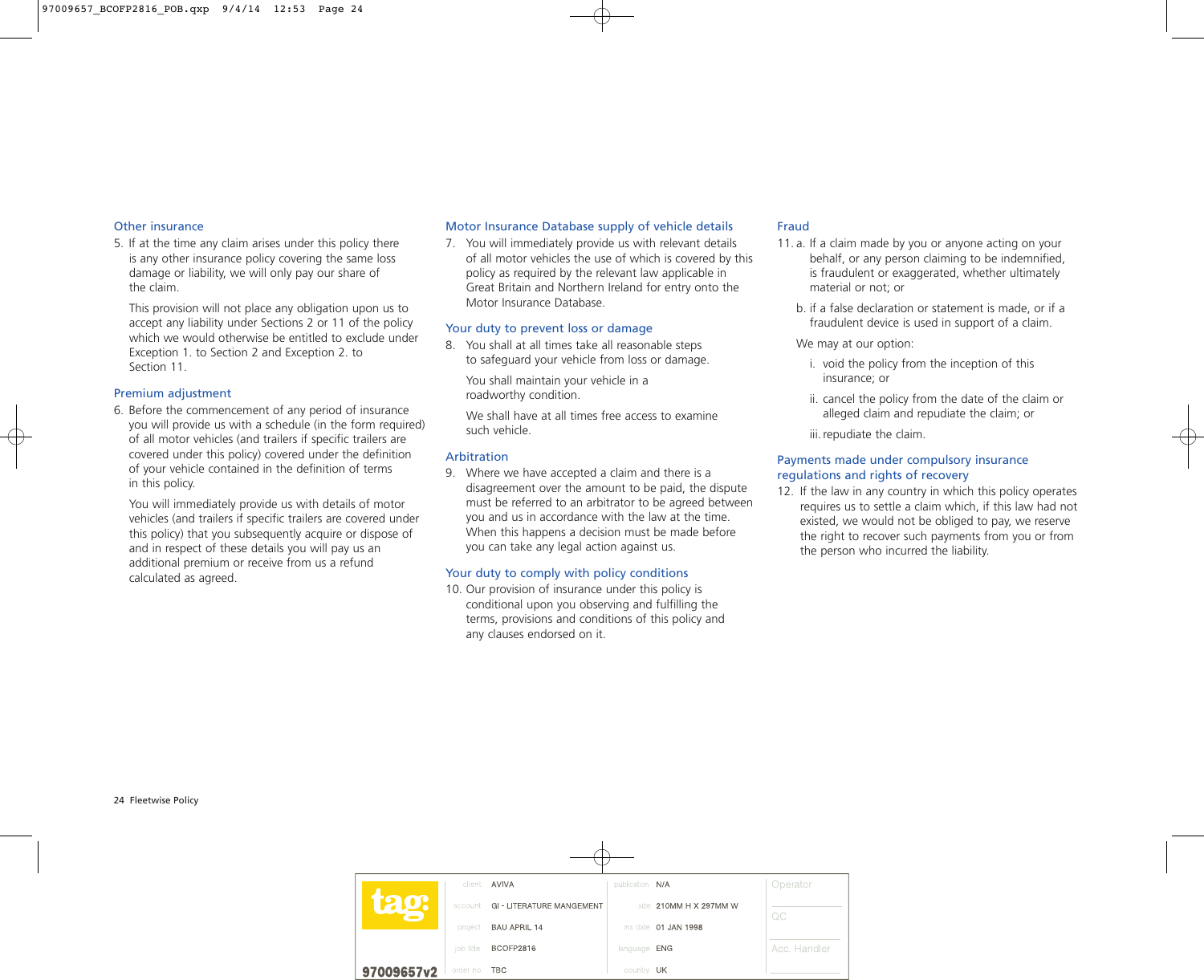## Subjectivity

13. The policy, the application or any statement of fact made by you, any clauses endorsed on the policy, the schedule and the certificate of motor insurance, form the contract of insurance between you, the policyholder, and us, Aviva.

We will clearly state if the cover provided by the policy is subject to you:

- a. providing us with any additional information requested by the required date(s);
- b. completing any actions agreed between you and us by the required date(s);
- c. allowing us to complete any actions agreed between you and us.

Upon completion of these requirements (or if they are not completed by the required dates), we may, at our option:

- a. modify your premium;
- b. issue a mid-term amendment to your policy terms and conditions;
- c. require you to make alterations to the risk insured by the required date(s);
- d. exercise our right to cancel your policy;
- e. leave the policy terms and conditions, and your premium, unaltered.

We will contact you with our decision and where applicable, specify the date(s) by which any action(s) agreed need to be completed by you and/or any decision by us will take effect.

Our requirements and decisions will take effect from the date(s) specified unless and until we agree otherwise in writing. If you disagree with our requirements and/or decisions, we will consider your comments and where we consider appropriate, will continue to negotiate with you to resolve the matter to your and our satisfaction. In the event that the matter cannot be resolved:

- i. you have the right to cancel this policy from a date agreed by you and us and, providing no claims have been made, we will refund a proportionate part of the premium paid for the unexpired period of cover;
- ii. we may, at our option, exercise our right under the policy cancellation condition.

Except where stated all other policy terms and conditions will continue to apply.

The above conditions do not affect our right to void the policy if we discover information material to our acceptance of the risk.

### Car sharing and insurance applicable only in respect of private cars

If you receive financial contributions in respect of the carriage of passengers on a journey in your private car as part of a car-sharing arrangement we will not regard this as being the carriage of passengers for hire or reward (or the use of the vehicle for hiring).

This section does not apply if the:

- a. vehicle is constructed or adapted to carry more than eight passengers (excluding the driver);
- b. passengers are being carried in the course of a business of carrying passengers;
- c. total contributions received for the journey concerned involve an element of profit.

## Important note

If your private car is used under a car-sharing arrangement and there is any doubt as to whether this arrangement is covered by the terms of your policy you should immediately contact us for confirmation.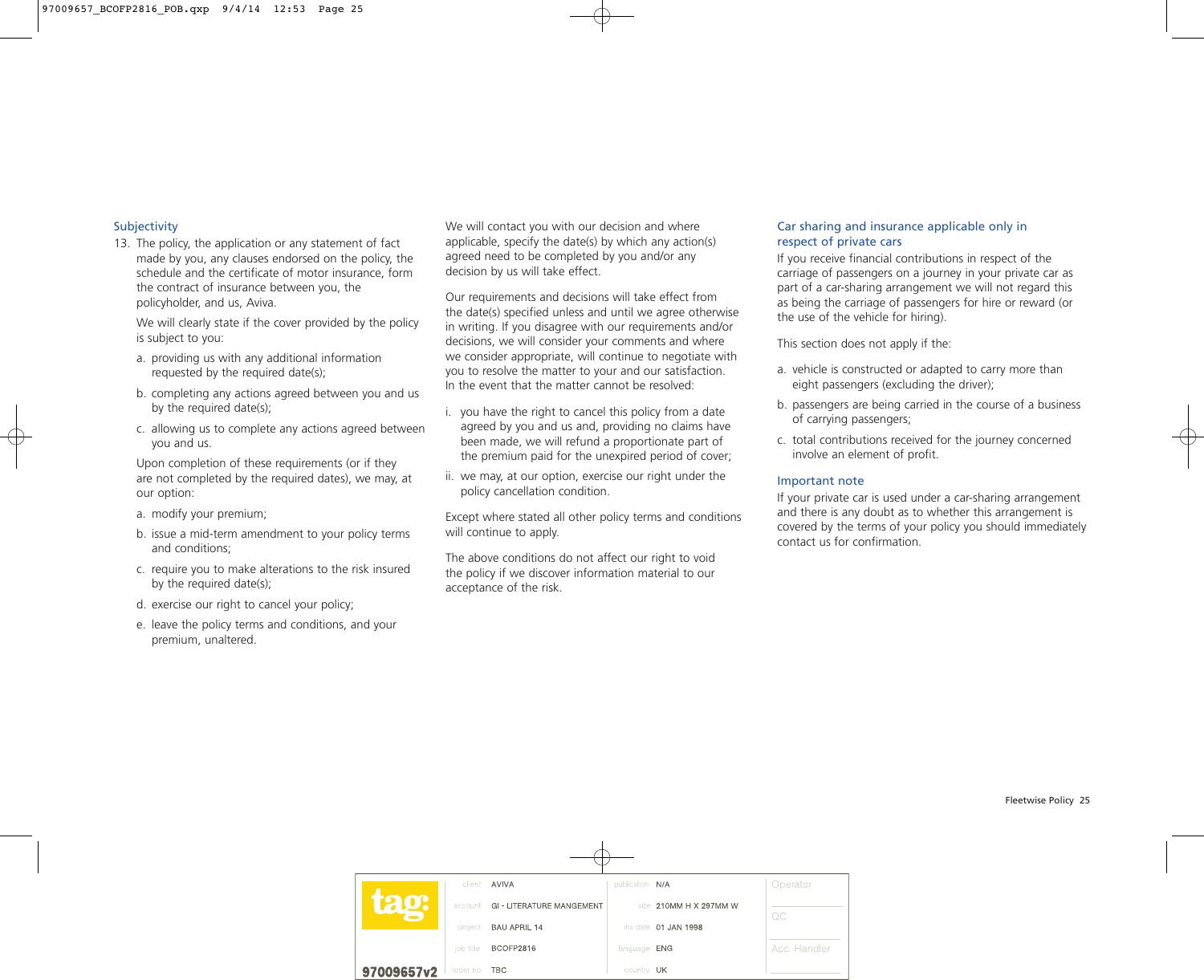# Complaints procedure We hope you are very happy with your policy. In the event of something going wrong, here is what to do.

#### Our Promise of Service

Our goal is to give excellent service to all our customers but we recognise that things do go wrong occasionally. We take all complaints we receive seriously and aim to resolve all our customers' problems promptly. To ensure that we provide the kind of service you expect, we welcome your feedback. We will record and analyse your comments to make sure we continually improve the service we offer.

#### What will happen if you complain

- We will acknowledge your complaint promptly.
- We aim to resolve all complaints as quickly as possible.

Most of our customers' concerns can be resolved quickly but occasionally more detailed enquiries are needed. If this is likely, we will contact you with an update within 10 working days of receipt and give you an expected date of response.

## What to do if you are unhappy

If you are unhappy with any aspect of the handling of your insurance we would encourage you, in the first instance, to seek resolution by contacting your insurance adviser or usual Aviva point of contact.

If you are unhappy with the outcome of your complaint you may refer the matter to the Financial Ombudsman Service at:

The Financial Ombudsman Service South Quay Plaza 183 Marsh Wall London E14 9SR

Telephone: 0800 023 4567 (free from landlines)

Or simply log on to their website at www.financial-ombudsman.org.uk.

Whilst we are bound by the decision of the Financial Ombudsman Service, you are not. Following the complaints procedure does not affect your right to take legal action.

#### Financial Services Compensation Scheme

We are members of the Financial Services Compensation Scheme (FSCS). You may be entitled to compensation from this scheme if we cannot meet our obligations, depending on the type of insurance and the circumstances of your claim.

Further information about the scheme is available from the FSCS website www.fscs.org.uk, or write to Financial Services Compensation Scheme, 10th Floor, Beaufort House, 15 St Botolph Street, London, EC3A 7QU.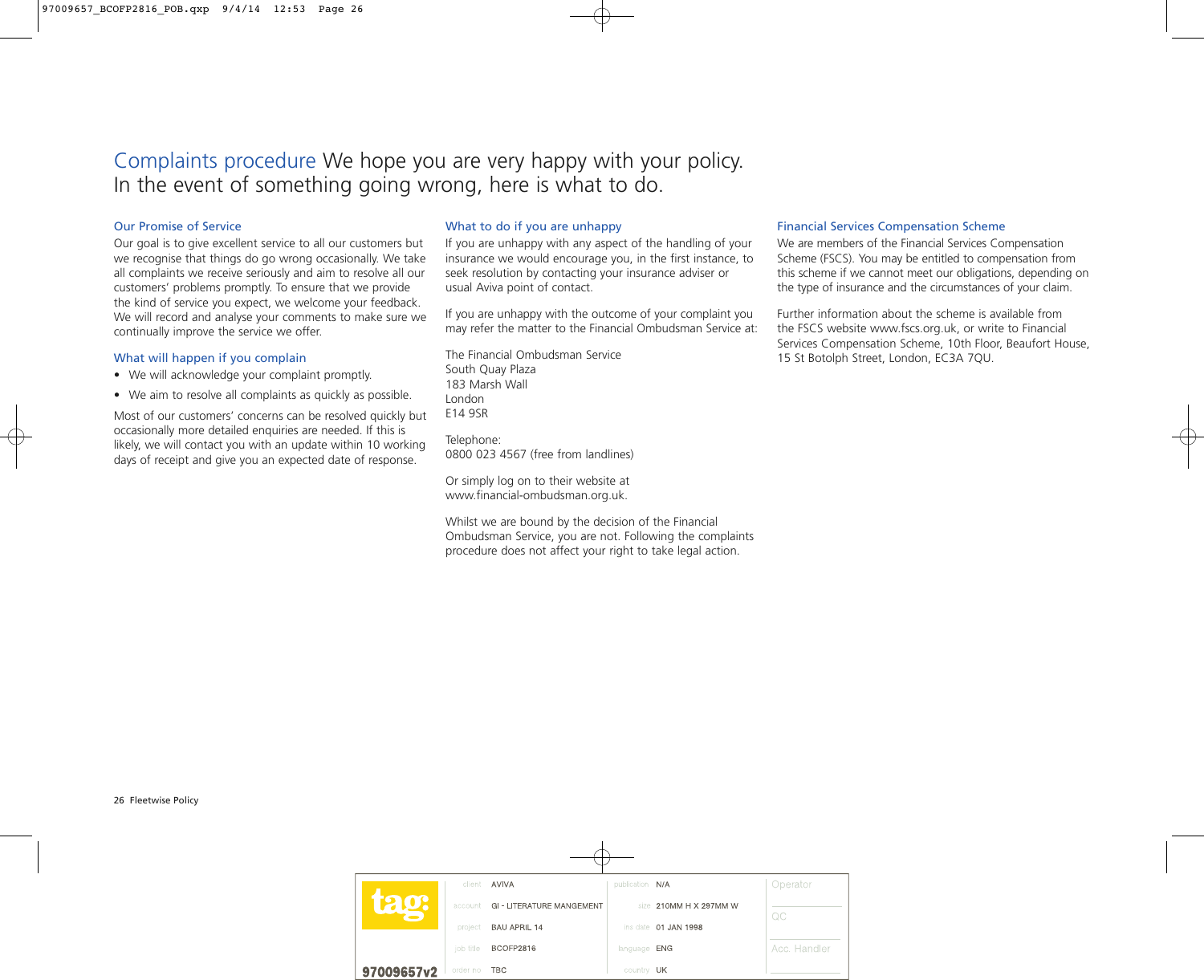# Clauses

The clauses shown below are operative only if specifically mentioned in the policy schedule and are subject otherwise to the limits, terms, exceptions and conditions of this policy.

## Clause A99 Breakdown

The cover, additional benefits and service under this clause apply only if your vehicle is a private car or a goods-carrying vehicle (not exceeding 7.5 tonnes GVW) and then only if stated in your schedule.

#### Accident assistance

If your vehicle has been disabled as a result of an accident covered under Section 1 of the policy in Great Britain, Northern Ireland, the Isle of Man and the Channel Islands RAC may, at its discretion, offer you or any person permitted to drive as described under '5 – Persons or Classes of Persons entitled to drive' in the certificate of motor insurance, one of the following:

- a hire car of up to 1600cc or a van up to 7.5 tonnes GVW for 24 hours subject to availability and the hirer's terms and conditions. This free period of hire must commence within 48 hours of your vehicle being damaged and excludes fuel costs, parking fees and fines, and continuation of load; or
- overnight accommodation for passengers and driver up to a maximum of £150 in total (but not the cost of providing meals or drinks); or
- a refund of the cost of public transport for the driver and up to sixteen passengers to reach the end of their journey subject to a maximum of £150. You will need to produce receipts in order to claim for this.

If your vehicle has been stolen and not recovered arrangements will be made to provide alternative transport up to a total cost of £150 in order to complete your journey.

#### Breakdown assistance

The following cover is provided in Great Britain, Northern Ireland, the Isle of Man and the Channel Islands through RAC for you or any person permitted to drive as described under '5 – Persons or Classes of Persons entitled to drive' in the certificate of motor insurance.

If your vehicle breaks down, when you telephone Fleetline RAC will arrange for the following at no additional cost:

- someone to come out and help. If your vehicle cannot be repaired at the roadside it will be taken to a nearby garage approved by us or a closer one of your choice where you can arrange for repairs to be made; or
- assistance if your vehicle will not start while parked at your business address. If your vehicle cannot be repaired immediately it will be taken to your local garage.

If your vehicle needs to be towed it must display a valid road tax disc.

In addition, if your vehicle breaks down away from your business address and cannot be repaired within a reasonable time, RAC will arrange for:

• onward transportation for the driver, your vehicle, up to sixteen passengers and any caravan/trailer on tow at the time, to the destination of the driver's choice, in one non-stop journey. This facility may also be provided if the driver falls ill and there are no passengers who can drive your vehicle so that the journey cannot be completed. In these circumstances it will be at the discretion of RAC whether this service is offered. Medical certification will be required.

In providing breakdown assistance RAC employees and contractors will use reasonable care and skill. RAC can, however, cancel services or refuse to provide them if, in

their opinion, your demands are excessive, unreasonable or impracticable.

#### Continental assistance – accident and breakdown

The following cover is provided by RAC within the territorial limits other than Great Britain, Northern Ireland, the Isle of Man and the Channel Islands for you or any person permitted to drive as described under '5 – Persons or Classes of Persons entitled to drive' in the certificate of motor insurance.

If your vehicle breaks down or has been disabled as a result of an accident covered under Section 1 of the policy, when you telephone Fleetline, RAC will arrange for the following at no additional cost:

- emergency roadside assistance up to a maximum contribution of £175 (not including the cost of any parts). If your vehicle cannot be repaired at the roadside it will be taken to a nearby garage where you can arrange for repairs to be made; or
- onward transportation. If your vehicle cannot be repaired within 12 hours, a replacement vehicle will be provided to enable you to continue your journey while your vehicle is being repaired, up to a maximum of £750. RAC will use its best endeavours to find a vehicle of similar, but not necessarily exact, specification to your vehicle to ensure that you can carry the same number of passengers and amount of luggage and/or goods. The facility may also be provided in the following circumstances:
	- a. if the driver falls ill and there are no passengers who can drive your vehicle to complete the journey. In these circumstances it will be at the discretion of RAC whether a replacement driver is provided, to enable the destination to be reached or to return home; or some form of medical certificate will be required; or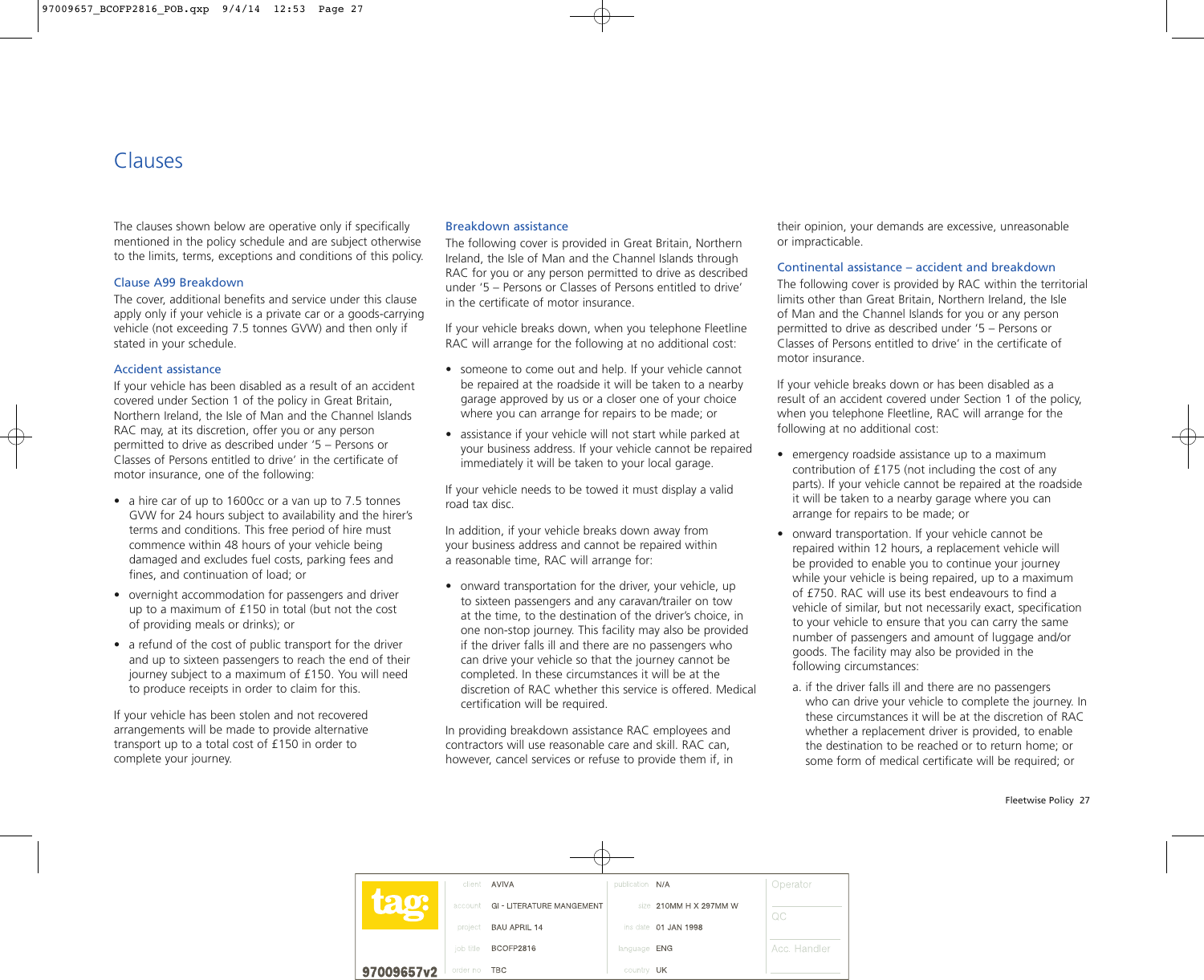- b. if your vehicle is stolen or involved in an accident up to seven days prior to departure and cannot be repaired or recovered in time;
- repatriation of your vehicle to your business address or your nominated repairer in the Great Britain, Northern Ireland, the Channel Islands and the Isle of Man, if your vehicle cannot be repaired before the intended departure date, subject to the cost of the repatriation not exceeding the market value of your vehicle.

RAC may, at its discretion, offer you or any permitted driver:

• overnight accommodation expenses for the driver and passengers up to £25 per person per day, subject to an overall maximum of £400 in total (but not the cost of providing meals or drinks).

In providing breakdown assistance RAC employees and contractors will use reasonable care and skill. RAC can, however, cancel services or refuse to provide them if, in their opinion, your demands are excessive, unreasonable or impracticable.

Remember: always carry all documentation when driving and never leave it in an unattended vehicle.

#### Telephone numbers

If you require breakdown or accident assistance, please use these telephone numbers.

Calls from Republic of Ireland 1800 535 005

Calls from France and Monaco 0800 290 112

# Calls from the rest of Europe

# + (33) 472 435 255

+ Indicates you should precede the number with the access code from the country in which you are telephoning.

| Access codes | <b>Countries which apply</b>                                                                                                                                                                                                                            |
|--------------|---------------------------------------------------------------------------------------------------------------------------------------------------------------------------------------------------------------------------------------------------------|
| 7 omit 33    | Andorra                                                                                                                                                                                                                                                 |
| 00           | Austria, Belgium, Bulgaria, Czech<br>Republic, Denmark, Germany, Greece,<br>Hungary, Italy, Latvia, Liechtenstein,<br>Luxembourg, Malta, Netherlands,<br>Poland, Portugal, Romania, San<br>Marino, Slovakia, Spain, Switzerland,<br><b>Vatican City</b> |
| 99           | Croatia, Slovenia (availability of service<br>is subject to prevailing conditions)                                                                                                                                                                      |
| 009          | Sweden                                                                                                                                                                                                                                                  |
| 095          | Finland, Norway                                                                                                                                                                                                                                         |
| $8 - 00$     | Estonia                                                                                                                                                                                                                                                 |
| $8 - 10$     | Lithuania                                                                                                                                                                                                                                               |
| No number*   | <b>Iceland</b>                                                                                                                                                                                                                                          |

#### Exceptions to this clause

Breakdown assistance (including continental breakdown assistance) will not cover:

- 1. the cost of any ferry crossings or toll charges;
- 2. the cost of recovery of your vehicle if it is stuck in water, a bog, a ditch or on a beach or if it has been overturned, unless this forms part of your insurance claim;
- 3. the repair or recovery of your vehicle if it breaks down at the premises of a motor trader;
- 4. the cost of spares, petrol, oil, keys or other materials and garage labour;
- 5. the carriage of any livestock which requires special transportation facilities;
- 6. any vehicle which:
	- is carrying a dangerous or illegal load; or
	- cannot be recovered by normal trailers or transporters.